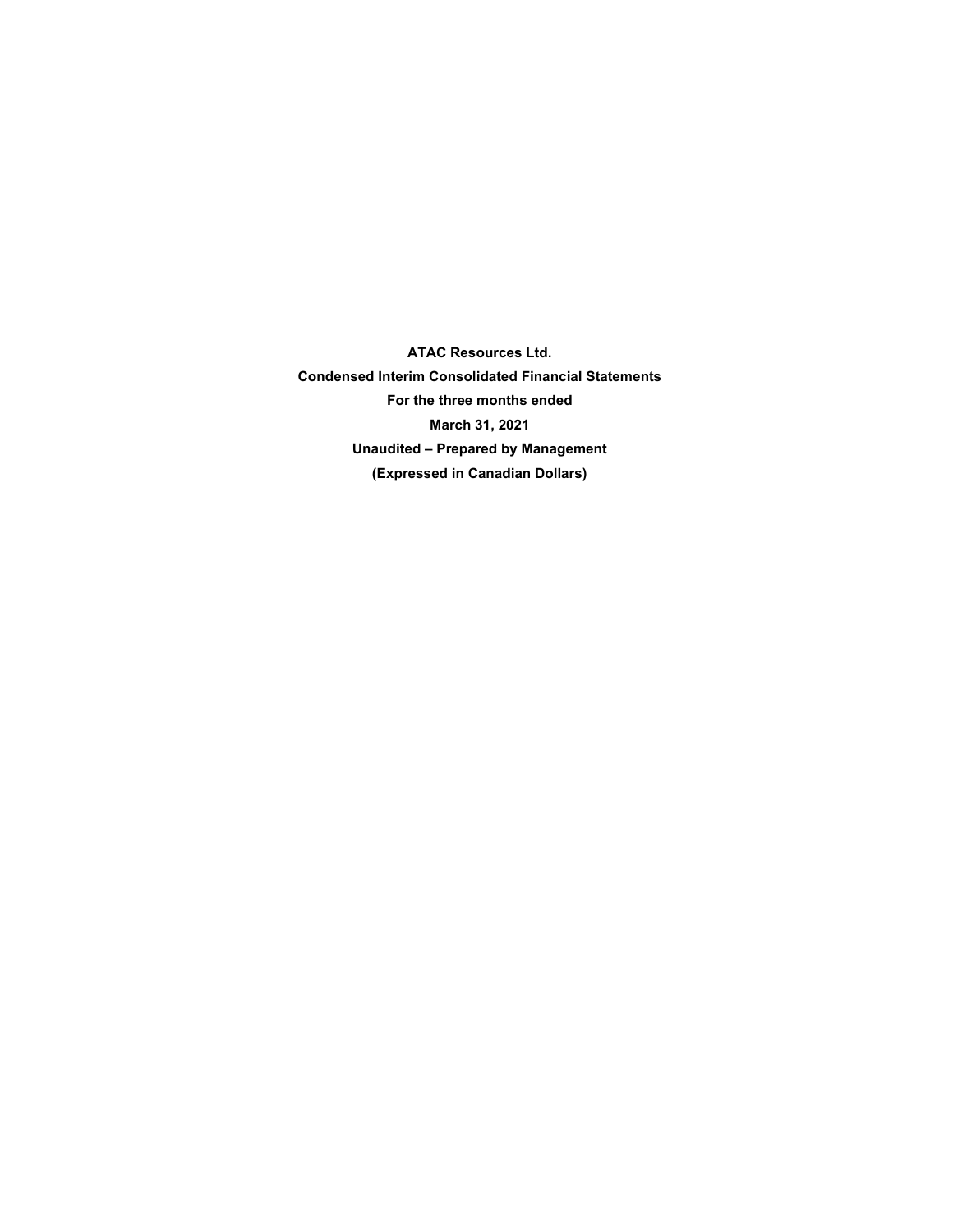ATAC Resources Ltd. #1016 – 510 West Hastings Street Vancouver, British Columbia V6B 1L8

May 18, 2021

To the Shareholders of ATAC Resources Ltd.

The attached condensed interim consolidated financial statements have been prepared by the management of ATAC Resources Ltd. and have not been reviewed by the auditor of the Company.

Yours truly,

Graham Downs Chief Executive Officer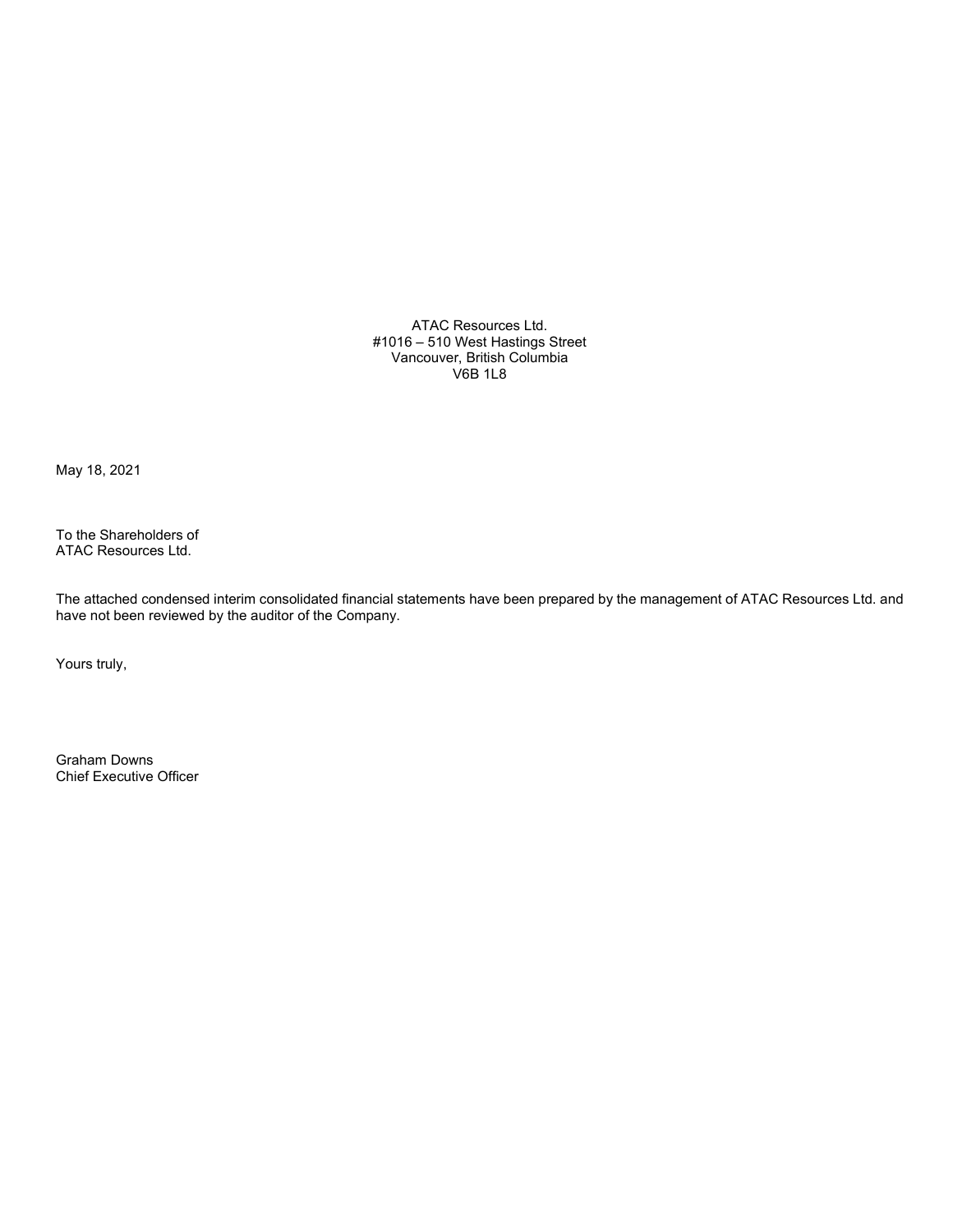### **Condensed Interim Consolidated Statements of Financial Position**

### **Unaudited – Prepared by Management**

### **As at March 31, 2021 and December 31, 2020**

|                                                                    | <b>Note</b> | March 31,<br>2021<br>\$ | December 31,<br>2020<br>\$ |
|--------------------------------------------------------------------|-------------|-------------------------|----------------------------|
| <b>Assets</b>                                                      |             |                         |                            |
| <b>Current assets</b>                                              |             |                         |                            |
| Cash and cash equivalents                                          | 3           | 5,331,856               | 5,901,360                  |
| Receivables and prepayments                                        | 4           | 69,680                  | 121,339                    |
| Marketable securities                                              | 5           | 403,952                 | 420,957                    |
|                                                                    |             | 5,805,488               | 6,443,656                  |
| Non-current assets                                                 |             |                         |                            |
| Prepaid exploration expenditures                                   |             | 12,089                  | 45,494                     |
| Mineral property interests                                         | 7           | 1,078,637               | 793,966                    |
| Reclamation deposit                                                | 8           | 126,099                 | 125,744                    |
| Equipment                                                          | 9           | 113,238                 | 112,000                    |
|                                                                    |             | 1,330,063               | 1,077,204                  |
| <b>Total assets</b>                                                |             | 7,135,551               | 7,520,860                  |
| Liabilities and shareholders' equity<br><b>Current liabilities</b> |             |                         |                            |
| Accounts payable and accrued liabilities                           |             | 58,938                  | 169,830                    |
| Accounts payable to related parties                                | 12          | 73,619                  | 56,566                     |
| <b>Total liabilities</b>                                           |             | 132,557                 | 226,396                    |
|                                                                    |             |                         |                            |
| <b>Shareholders' equity</b>                                        |             |                         |                            |
| Share capital                                                      | 10          | 132,164,364             | 132,149,164                |
| Contributed surplus                                                | 10          | 2,729,359               | 3,059,482                  |
| Deficit                                                            |             | (127, 890, 729)         | (127, 914, 182)            |
| <b>Total shareholders' equity</b>                                  |             | 7,002,994               | 7,294,464                  |
| Total liabilities and shareholders' equity                         |             | 7,135,551               | 7,520,860                  |
| Nature of operations and going concern                             | 1           |                         |                            |
| <b>Commitments</b>                                                 | 16          |                         |                            |
| Event after the reporting period                                   | 17          |                         |                            |

#### **Approved on behalf of the Board of Directors as of May 18, 2021:**

*"Bruce J. Kenway"* **Director** *"Glenn R. Yeadon"* **Director**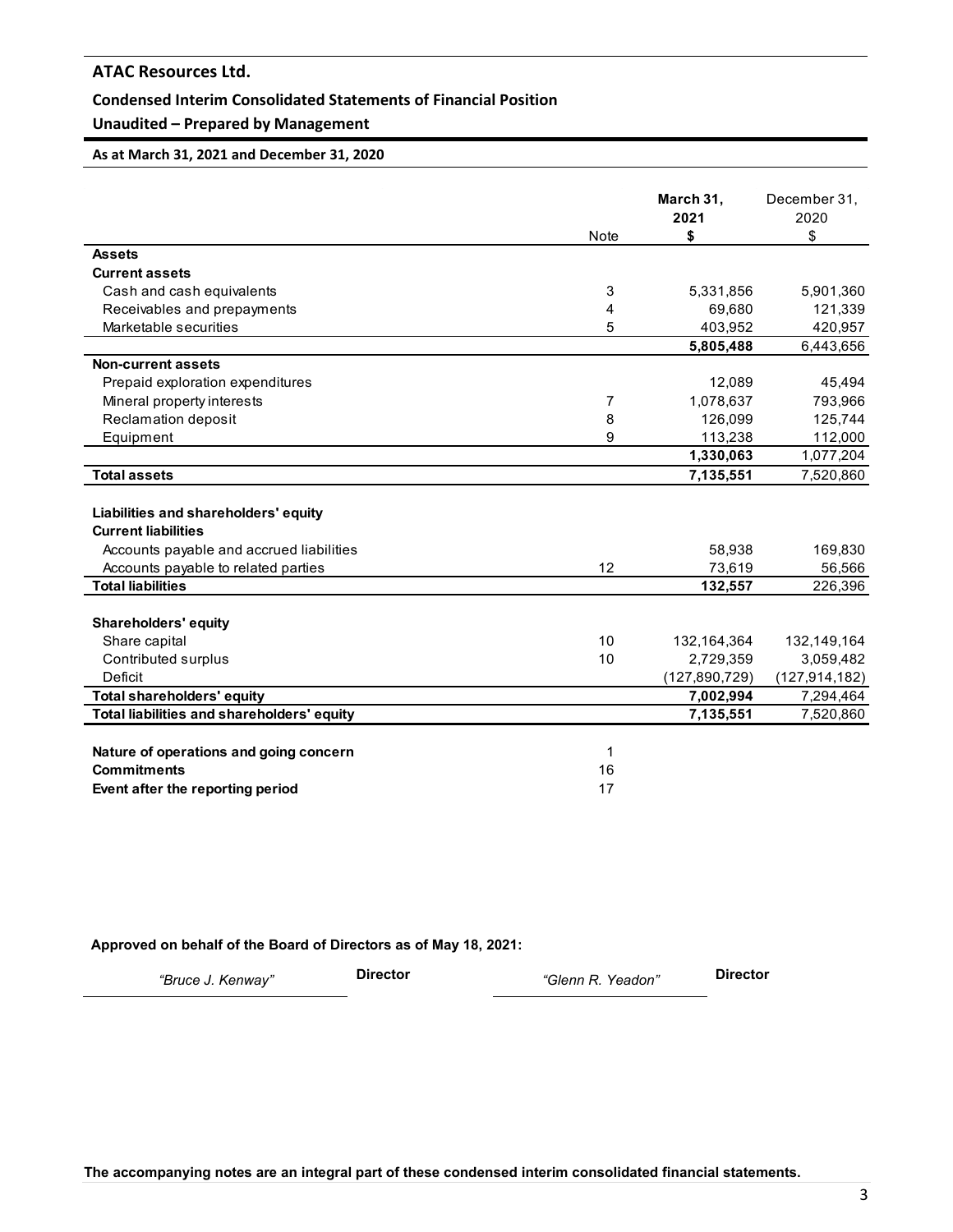### **Condensed Interim Consolidated Statements of Changes in Shareholders' Equity**

### **Unaudited – Prepared by Management**

**For the three months ended March 31, 2021 and March 31, 2020**

|                                                 | <b>Number</b><br>of shares<br># | <b>Share</b><br>capital | <b>Contributed</b><br>surplus | <b>Deficit</b>  | Total<br>shareholders'<br>equity |
|-------------------------------------------------|---------------------------------|-------------------------|-------------------------------|-----------------|----------------------------------|
| January 1, 2020                                 | 158,035,720                     | 131,090,809             | 3,673,633                     | (26, 143, 281)  | 108,621,161                      |
| Share-based payments                            |                                 |                         | 152,429                       |                 | 152,429                          |
| Re-allocated on expiration of options           |                                 |                         | (641, 194)                    | 641,194         |                                  |
| Re-allocated on cancellation of options         |                                 |                         | (112,690)                     | 112,690         |                                  |
| Loss and comprehensive loss for the period      |                                 |                         |                               | (355,759)       | (355,759)                        |
| March 31, 2020                                  | 158,035,720                     | 131,090,809             | 3,072,178                     | (25,745,156)    | 108,417,831                      |
| January 1, 2021                                 | 162,738,547                     | 132,149,164             | 3,059,482                     | (127, 914, 182) | 7,294,464                        |
| Share-based payments                            |                                 |                         | 16,697                        |                 | 16,697                           |
| Re-allocated on expiration of options           |                                 |                         | (331.620)                     | 331,620         |                                  |
| Re-allocated on expiration of finders' warrants |                                 | 15,200                  | (15,200)                      |                 |                                  |
| Loss and comprehensive loss for the period      |                                 |                         |                               | (308,167)       | (308, 167)                       |
| March 31, 2021                                  | 162,738,547                     | 132,164,364             | 2,729,359                     | (127, 890, 729) | 7,002,994                        |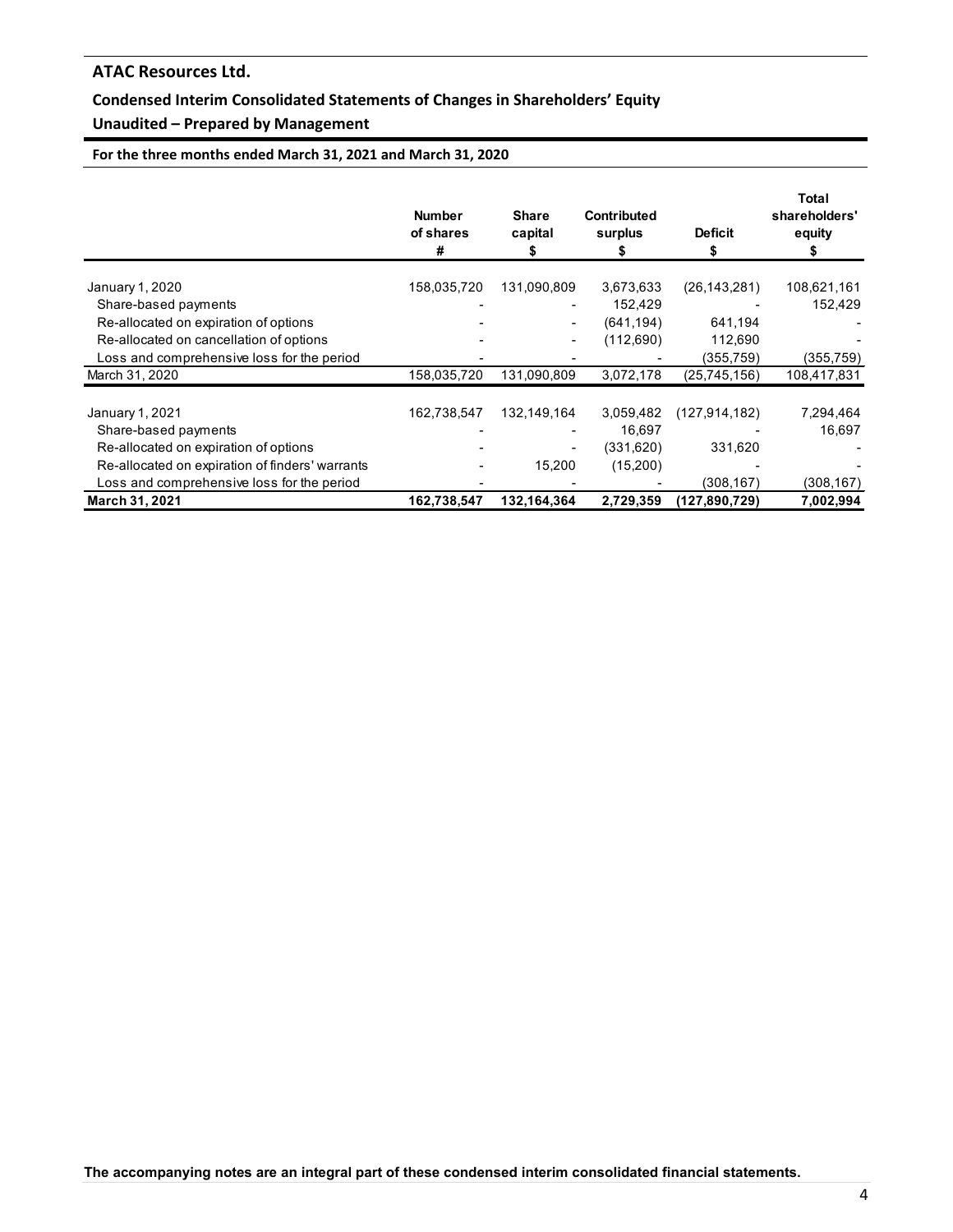### **Condensed Interim Consolidated Statements of Loss and Comprehensive Loss**

### **Unaudited – Prepared by Management**

 **For the three months ended March 31,** 

|                                                           |                   | 2021        | 2020        |
|-----------------------------------------------------------|-------------------|-------------|-------------|
|                                                           | <b>Note</b>       | \$          | \$          |
|                                                           |                   |             |             |
| <b>Expenses</b>                                           |                   |             |             |
| Consulting fees                                           | $12 \overline{ }$ | 38,500      | 11,550      |
| Flow-through taxes                                        |                   |             | 1,137       |
| General administrative expenses                           |                   | 3,643       | 7,000       |
| Insurance                                                 |                   | 13,358      | 12,245      |
| Investor relations and shareholder information            |                   | 12,494      | 43,506      |
| Management, administration and corporate development fees | $12 \overline{ }$ | 15,514      | 27,105      |
| Office rent                                               | 12                | 12,000      | 10,500      |
| Professional fees                                         | $12 \overline{ }$ | 67,568      | 38,971      |
| Property examination costs                                | 12                | 28,808      | 21,118      |
| Salaries and benefits                                     | 12                | 87.247      | 60,437      |
| Share-based payments                                      | 10,12             | 16,697      | 152,429     |
| Transfer agent and filing fees                            |                   | 4,993       | 5,827       |
| Loss from operating expenses                              |                   | (300, 822)  | (391, 825)  |
| Foreign exchange loss                                     |                   | (832)       |             |
| Interest income                                           |                   | 10,492      | 54,636      |
| Loss on marketable securities                             | 5                 | (17,005)    | (82, 847)   |
| Loss for the period before income taxes                   |                   | (308, 167)  | (420, 036)  |
| Deferred income tax recovery                              | 13                |             | 64,277      |
| Loss and comprehensive loss for the period                |                   | (308, 167)  | (355, 759)  |
|                                                           |                   |             |             |
| Loss per share                                            |                   |             |             |
| Weighted average number of common shares outstanding      |                   |             |             |
| - basic #                                                 | 11                | 162,738,547 | 158,035,720 |
| - diluted #                                               | 11                | 162,738,547 | 158,035,720 |
| Basic loss per share \$                                   | 11                | (0.00)      | (0.00)      |
| Diluted loss per share \$                                 | 11                | (0.00)      | (0.00)      |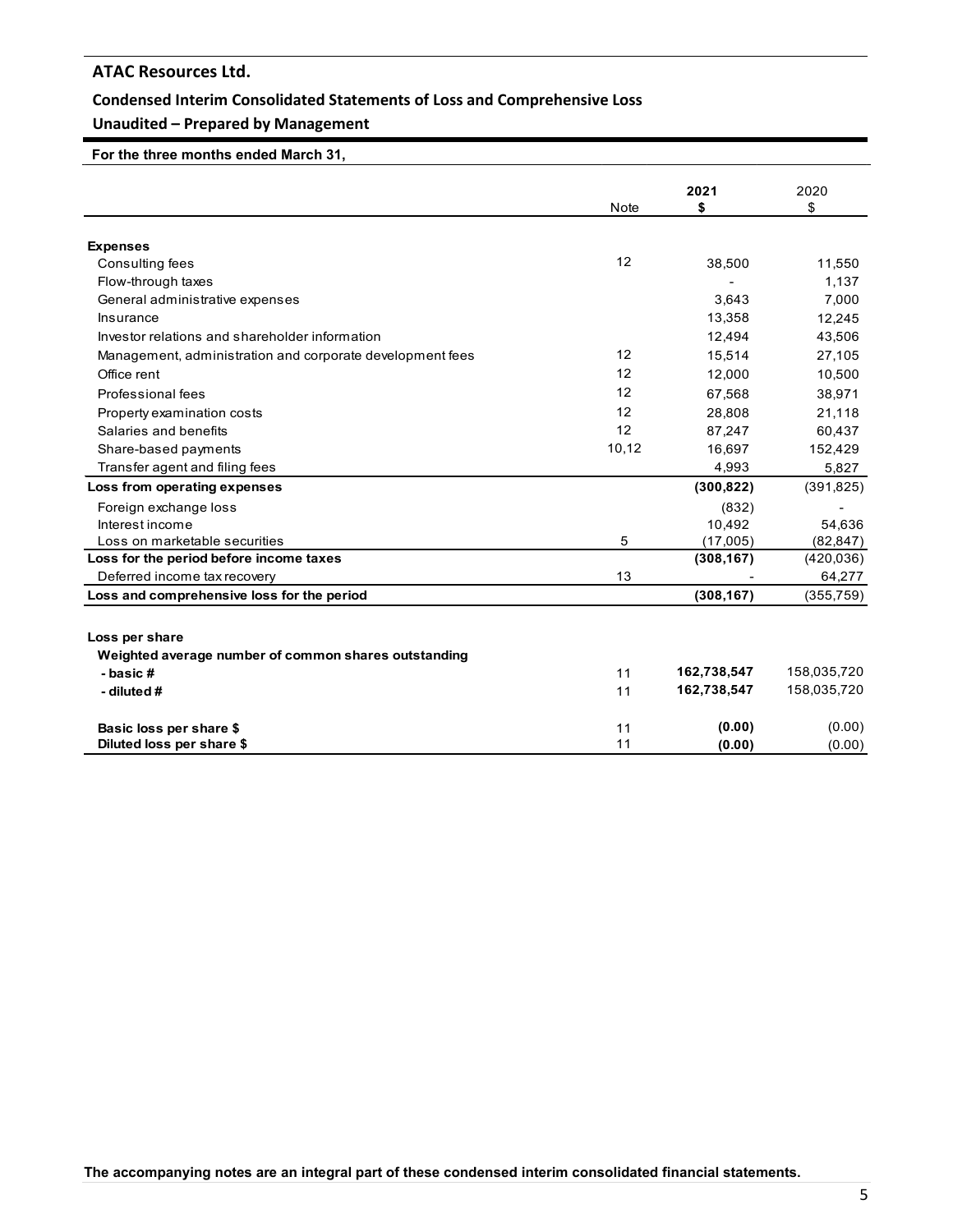#### **Condensed Interim Consolidated Statements of Cash Flows**

### **Unaudited – Prepared by Management**

**For the three months ended March 31,**

|                                                  |             | 2021       | 2020       |
|--------------------------------------------------|-------------|------------|------------|
|                                                  | <b>Note</b> | \$         | \$         |
| <b>Operating activities</b>                      |             |            |            |
| Loss for the period                              |             | (308, 167) | (355, 759) |
| Adjustments for:                                 |             |            |            |
| Share-based payments                             |             | 16,697     | 152,429    |
| Unrealized loss on marketable securities         |             | 17,005     |            |
|                                                  |             |            | 82,847     |
| Interest income                                  |             | (10, 492)  | (54, 636)  |
| Deferred income tax recovery                     |             |            | (64, 277)  |
| Net change in non-cash working capital items     | 14          | (21, 858)  | (15, 959)  |
|                                                  |             | (306, 815) | (255, 355) |
| <b>Investing activities</b>                      |             |            |            |
| Interest received                                |             | 10.492     | 54,636     |
| Reclamation deposit                              |             | (355)      | (623)      |
| Yukon mining exploration grant received          |             | 56,333     | 37,242     |
| Mineral property acquisition costs               |             | (92, 509)  | (106, 531) |
| Prepaid exploration expenditures                 |             | (25, 361)  | (1,744)    |
| Deferred exploration and evaluation expenditures |             | (211, 289) | (280, 029) |
|                                                  |             | (262, 689) | (297, 049) |
| Decrease increase in cash and cash equivalents   |             | (569, 504) | (552, 404) |
| Cash and cash equivalents, beginning of period   |             | 5,901,360  | 9,669,634  |
| Cash and cash equivalents, end of period         |             | 5,331,856  | 9,117,230  |

**Supplemental cash flow information** 14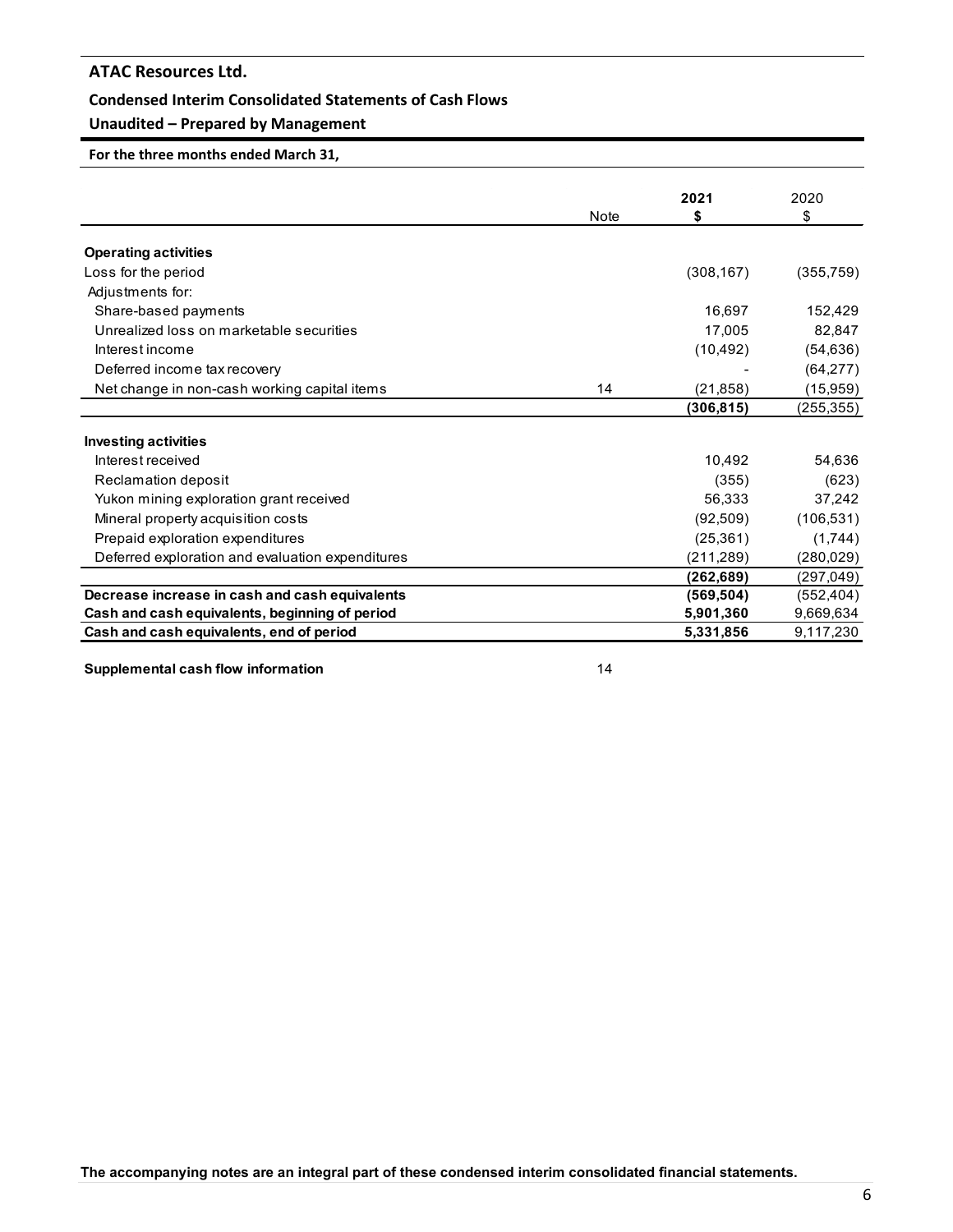**For the three months ended March 31, 2021 and March 31, 2020**

#### **1. Nature of operations and going concern**

ATAC Resources Ltd. (the "Company" or "ATAC") was incorporated under the laws of the Province of British Columbia, Canada. The Company's head office is located at 1016 - 510 West Hastings Street, Vancouver, British Columbia, Canada, V6B 1L8. Its records office is located at 1710 - 1177 West Hastings Street, Vancouver, British Columbia, Canada, V6E 2L3. Its main business activity is the acquisition, exploration and evaluation of mineral property interests located in Canada. These condensed interim consolidated financial statements (the "financial statements") of the Company as at March 31, 2021 and December 31, 2020 and for the three months ended March 31, 2021 and March 31, 2020 comprise the Company and its subsidiaries (note 6). The Company's common shares trade on the TSX Venture Exchange ("TSX-V").

The Company is in the process of exploring its mineral property interests and has not yet determined whether they contain mineral reserves that are economically recoverable. The Company's continuing operations and the underlying value and recoverability of the amounts shown for mineral property interests are entirely dependent upon the existence of economically recoverable mineral reserves, the ability of the Company to obtain the necessary financing to complete the exploration and development of the mineral property interests, obtaining the necessary permits to mine, and on future profitable production or proceeds from the disposition of the mineral property interests.

These financial statements are prepared on the basis that the Company will continue as a going concern, which assumes that the Company will be able to continue in operation for the foreseeable future and will be able to realize its assets and discharge its liabilities and commitments in the normal course of operations. As an exploration stage company, the Company does not have revenues and historically has recurring operating losses. As at March 31, 2021, the Company had working capital of \$5,672,931 (December 31, 2020 - \$6,217,260) and shareholders' equity of \$7,002,994 (December 31, 2020 - \$7,294,464). Management has assessed that this working capital is sufficient for the Company to continue as a going concern beyond one year. If the going concern assumption were not appropriate for these financial statements, it could be necessary to restate the Company's assets and liabilities on a liquidation basis.

In March 2020, the World Health Organization declared coronavirus COVID-19 a global pandemic. This contagious disease outbreak, which has continued to spread, and any related adverse public health developments, has adversely affected workforces, economies, and financial markets globally, potentially leading to an economic downturn. It is not possible for the Company to predict the duration or magnitude of the adverse results of the outbreak and its effects on the Company's ability to raise capital or conduct exploration activities. There are travel restrictions and health and safety concerns in all areas in which the Company operates, including the Yukon and B.C. in Canada and Nevada, USA, that may prohibit or delay exploration programs from proceeding. Operations will depend on obtaining necessary field supplies, obtaining contractor services and safeguarding all personnel during the outbreak, which may be prohibitive or too costly. Various Government wage and loan subsidies are available to qualified companies to assist them with operating costs during the pandemic. To date, the Company has not qualified for assistance, but the various programs are constantly being expanded and relaxed, which may qualify the Company for assistance.

#### **2. Significant accounting policies**

#### **(a) Basis of presentation**

These financial statements have been prepared in conformity with International Accounting Standard ("IAS") 34, Interim Financial Reporting, using the same accounting policies as detailed in the Company's annual audited consolidated financial statements for the year ended December 31, 2020, and do not include all the information required for full annual financial statements in accordance with International Financial Reporting Standards ("IFRS"), as issued by the International Accounting Standards Board ("IASB") and interpretations of the International Financial Reporting Interpretations Committee ("IFRIC"). It is suggested that these financial statements be read in conjunction with the annual audited financial statements.

These financial statements have been prepared on an historical cost basis, except for financial instruments which are measured at fair value. In addition, these financial statements have been prepared using the accrual basis of accounting, except for cash flow information.

All amounts on the financial statements are presented in Canadian dollars which is the functional currency of the Company and its subsidiaries.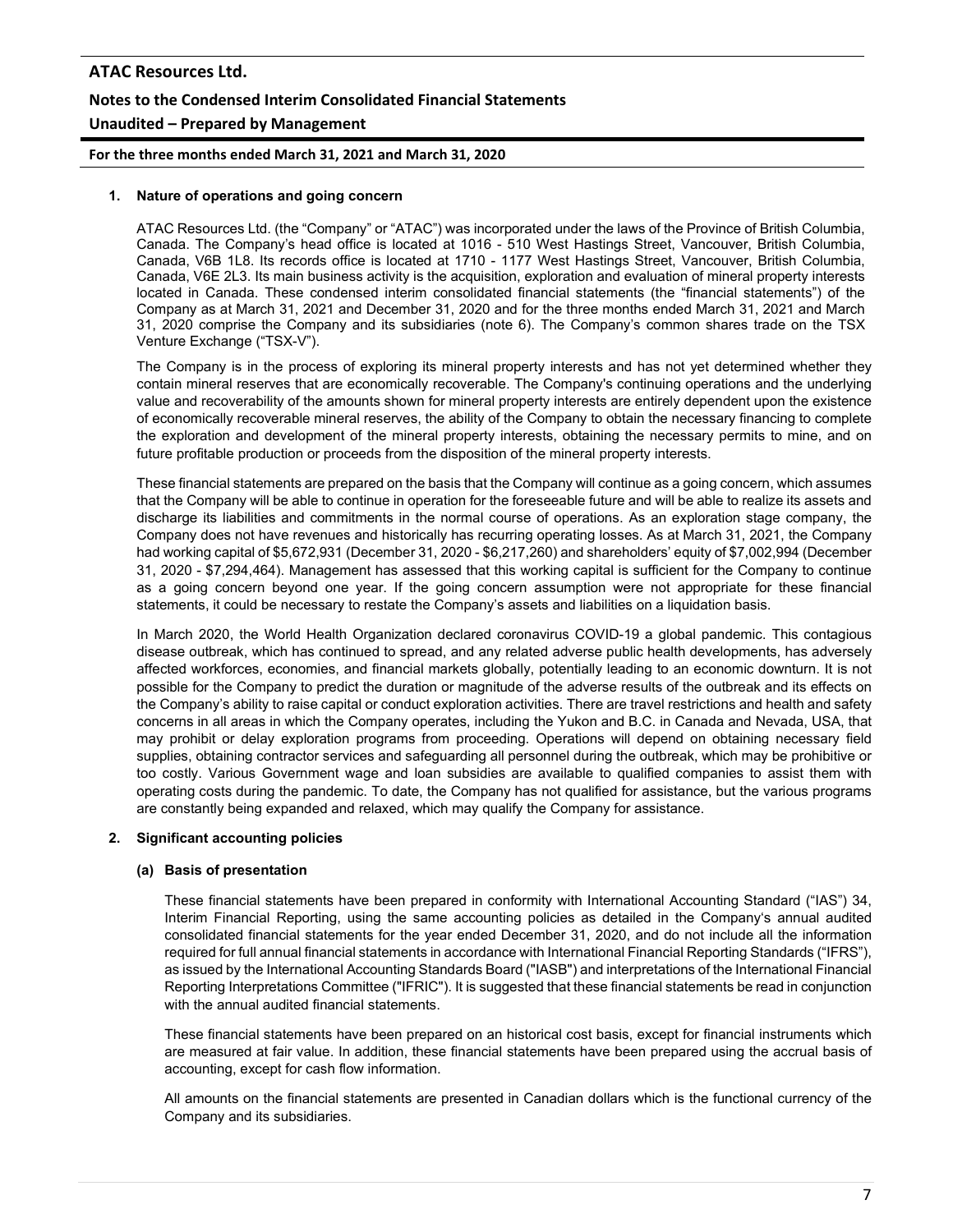# **ATAC Resources Ltd. Notes to the Condensed Interim Consolidated Financial Statements**

# **Unaudited – Prepared by Management**

**For the three months ended March 31, 2021 and March 31, 2020**

#### **2. Significant accounting policies** (continued)

#### **(b) Significant accounting policies**

The accounting policies, estimates and critical judgments, methods of computation and presentation applied in these financial statements are consistent with those of the most recent annual audited consolidated financial statements and are those the Company expects to adopt in its annual consolidated financial statements for the year ended December 31, 2021. Accordingly, these financial statements should be read in conjunction with the Company's most recent annual audited consolidated financial statements.

#### **(c) New accounting standards**

Certain pronouncements have been issued by the IASB or IFRIC that are effective for accounting periods beginning on or after January 1, 2021. The Company has reviewed these updates and determined that many of these updates are not applicable or consequential to the Company and have been excluded from discussion within these significant accounting policies.

#### **3. Cash and cash equivalents**

Cash and cash equivalents consist of the following:

|                                  | March 31, | December 31. |
|----------------------------------|-----------|--------------|
|                                  | 2021      | 2020         |
|                                  |           | S            |
| Bank and broker balances         | 1,678,216 | 2,257,851    |
| Cashable investment certificates | 3,653,640 | 3,643,509    |
|                                  | 5,331,856 | 5,901,360    |

#### **4. Receivables and prepayments**

Receivables and prepayments consist of the following:

|                                                               | March 31,<br>2021<br>S   | December 31,<br>2020 |
|---------------------------------------------------------------|--------------------------|----------------------|
| Sales tax recoverable                                         | 5.480                    | 11.181               |
| Exploration incentives receivable (note $7(a)(ii)$ and (iii)) | $\overline{\phantom{0}}$ | 56,333               |
| Prepaid expenses                                              | 64.200                   | 53,825               |
|                                                               | 69,680                   | 121,339              |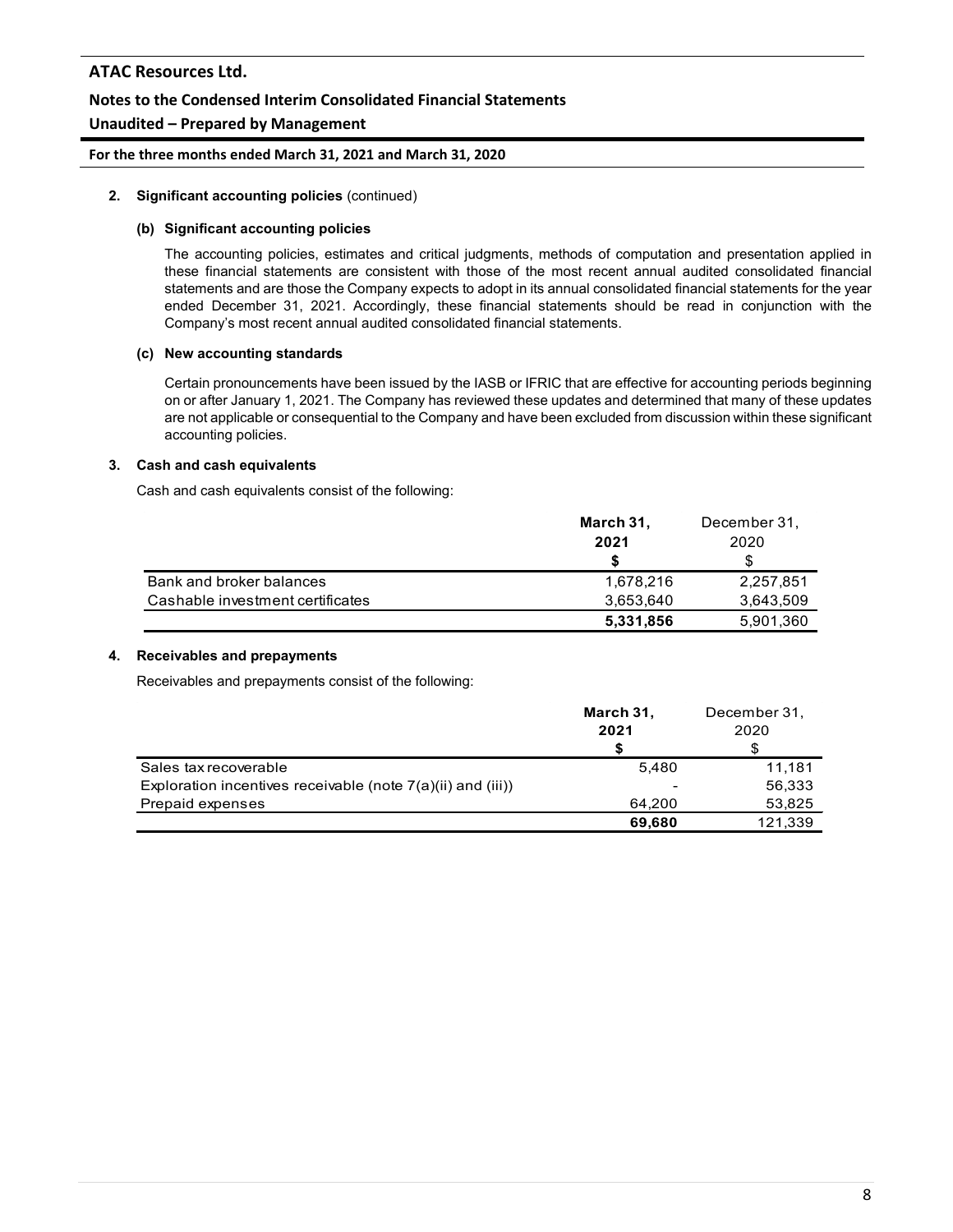### **Notes to the Condensed Interim Consolidated Financial Statements**

### **Unaudited – Prepared by Management**

**For the three months ended March 31, 2021 and March 31, 2020**

#### **5. Marketable securities**

Marketable securities consist of various common shares received on the option of mineral property interests as follows:

|                 | <b>Shares with</b> |           |           |           |
|-----------------|--------------------|-----------|-----------|-----------|
|                 | an active          |           |           | Total     |
|                 | market             | Warrants  | Total     | loss      |
|                 | \$                 | \$        | \$        | \$        |
| <u>Cost</u>     |                    |           |           |           |
| January 1, 2020 | 1,691,834          | 475,000   | 2,166,834 |           |
| March 31, 2020  | 1,691,834          | 475,000   | 2,166,834 |           |
| Fair value      |                    |           |           |           |
| January 1, 2020 | 213,593            | 15,981    | 229,574   |           |
| Unrealized loss | (72,460)           | (10, 387) | (82,847)  | (82,847)  |
| March 31, 2020  | 141,133            | 5,594     | 146,727   | (82, 847) |
|                 |                    |           |           |           |
| <b>Cost</b>     |                    |           |           |           |
| January 1, 2021 | 1,725,334          | 475,000   | 2,200,334 |           |
| March 31, 2021  | 1,725,334          | 475,000   | 2,200,334 |           |
| Fair value      |                    |           |           |           |
| January 1, 2021 | 411,114            | 9,843     | 420,957   |           |
| Unrealized loss | (9,772)            | (7,233)   | (17,005)  | (17,005)  |
| March 31, 2021  | 401,342            | 2,610     | 403,952   | (17,005)  |

During the year ended December 31, 2020, the Company received 25,000 common shares of Makara Mining Corp. at a fair value of \$33,500 (\$1.34 per share) pursuant to an option agreement in respect of the Idaho Creek project (note 7(a)(iii)).

The valuation of the shares with an active market has been determined in whole by reference to the bid price of the shares on the TSX-V or Toronto Stock Exchange ("TSX") at each period end date.

#### **6. Subsidiary information**

On July 14, 2010, two wholly-owned subsidiary companies, 0885802 B.C. Ltd. and 0885794 B.C. Ltd. were incorporated under the laws of the Province of British Columbia, Canada to facilitate the possible transfer to them of certain of the Company's mineral property interests. Further, on January 14, 2021, Cascadia Minerals Ltd. was incorporated in the State of Nevada, USA, to facilitate the exploration of the Company's East Goldfield project (note 7(b)(i)).

From incorporation to March 31, 2021, none of the subsidiaries have had any transactions other than to issue nominal share capital to the Company. The head offices and records offices of the subsidiaries are the same as the Company, as detailed in note 1, except the records office of Cascadia Minerals Ltd is 210 – 241 Ridge Street, Reno, Nevada, USA.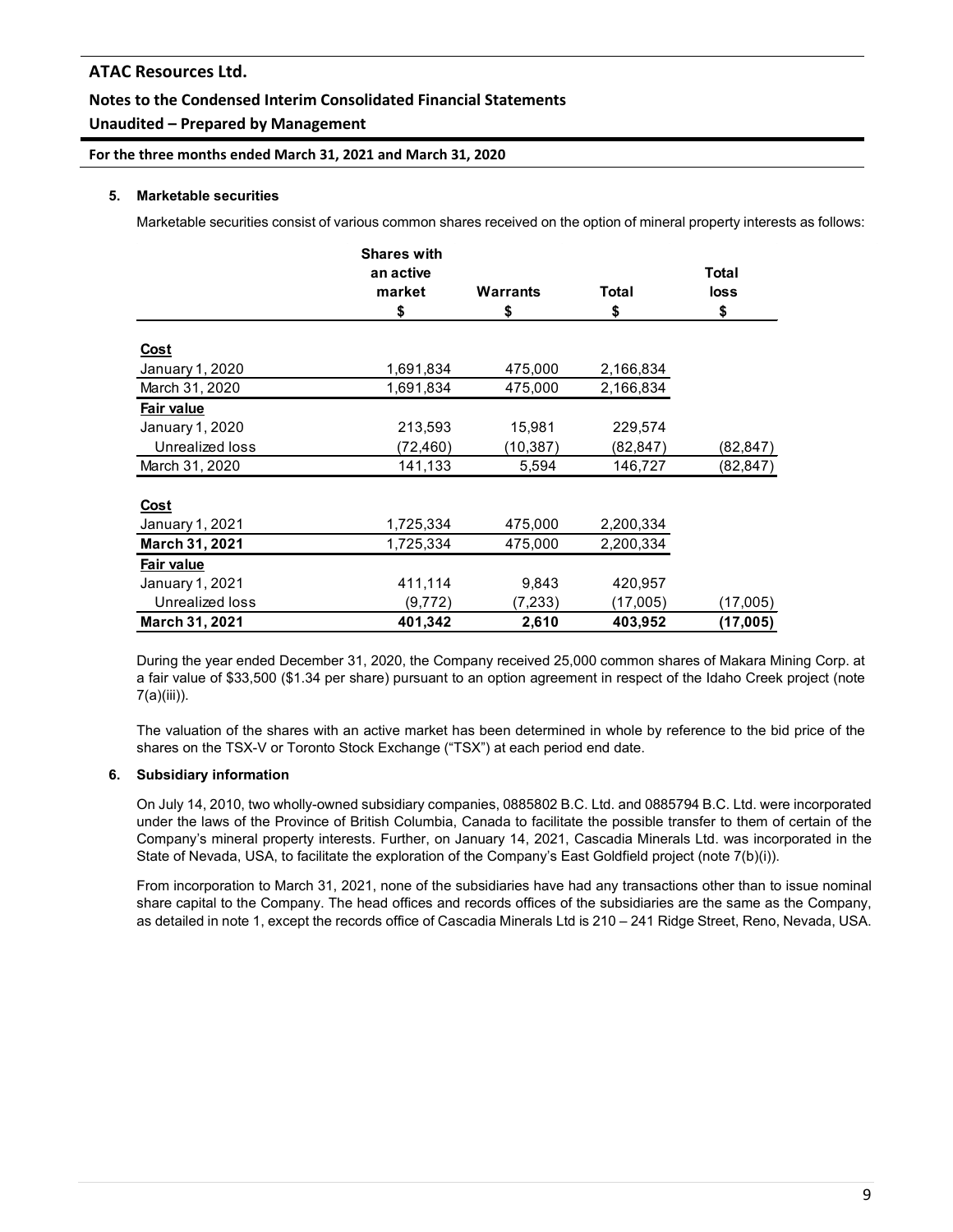# **ATAC Resources Ltd. Notes to the Condensed Interim Consolidated Financial Statements**

# **Unaudited – Prepared by Management**

**For the three months ended March 31, 2021 and March 31, 2020**

#### **7. Mineral property interests**

The Company's mineral property interests consist of various exploration stage properties located in the Yukon Territory, Canada and Nevada, USA. The properties have been grouped into wholly-owned, under option and royalty interests. Properties which are in close proximity and could be developed as a single economic unit are grouped into projects.

|                                  | Wholly-     | <b>Under</b> |             |
|----------------------------------|-------------|--------------|-------------|
|                                  | owned       | option       | Total       |
|                                  | S           | S            |             |
| January 1, 2020                  | 115,451,621 |              | 115,451,621 |
| Acquisitions/staking/assessments | 76.531      | 30,000       | 106,531     |
| Exploration and evaluation       | 270,217     | 2,848        | 273,065     |
| March 31, 2020                   | 115,798,369 | 32.848       | 115,831,217 |
| January 1, 2021                  | 586,193     | 207.773      | 793,966     |
| Acquisitions/staking/assessments | 76.765      | 15.744       | 92,509      |
| Exploration and evaluation       | 147,931     | 44.231       | 192,162     |
| <b>March 31, 2021</b>            | 810.889     | 267.748      | 1,078,637   |

Changes in the project carrying amounts for the three months ended March 31, 2020 and March 31, 2021 are summarized as follows:

|                                 | Three months ended March 31, 2020 |                                                       |                                        |                         |
|---------------------------------|-----------------------------------|-------------------------------------------------------|----------------------------------------|-------------------------|
|                                 | January 1,<br>2020<br>\$          | <b>Acquisitions</b><br>/staking/<br>assessments<br>\$ | Exploration<br>and<br>evaluation<br>\$ | March 31,<br>2020<br>\$ |
| <b>Wholly-owned</b><br>projects |                                   |                                                       |                                        |                         |
| Rackla Gold Property            |                                   |                                                       |                                        |                         |
| - Osiris and Orion              | 75,293,440                        | 71,516                                                | 13,691                                 | 75,378,647              |
| - Rau                           | 39,666,330                        |                                                       | 239,746                                | 39,906,076              |
|                                 | 114,959,770                       | 71,516                                                | 253,437                                | 115,284,723             |
| Connaught                       | 258,051                           | 5,015                                                 | 16,780                                 | 279,846                 |
| <b>Idaho Creek</b>              | 24,181                            |                                                       |                                        | 24,181                  |
| Rosy                            | 209,619                           |                                                       |                                        | 209,619                 |
| Total                           | 115,451,621                       | 76,531                                                | 270,217                                | 115,798,369             |
| <b>Under option</b>             |                                   |                                                       |                                        |                         |
| project                         |                                   |                                                       |                                        |                         |
| East Goldfield                  |                                   | 30,000                                                | 2,848                                  | 32,848                  |
| Total                           |                                   | 30,000                                                | 2,848                                  | 32,848                  |
| <b>Total all projects</b>       | 115,451,621                       | 106,531                                               | 273,065                                | 115,831,217             |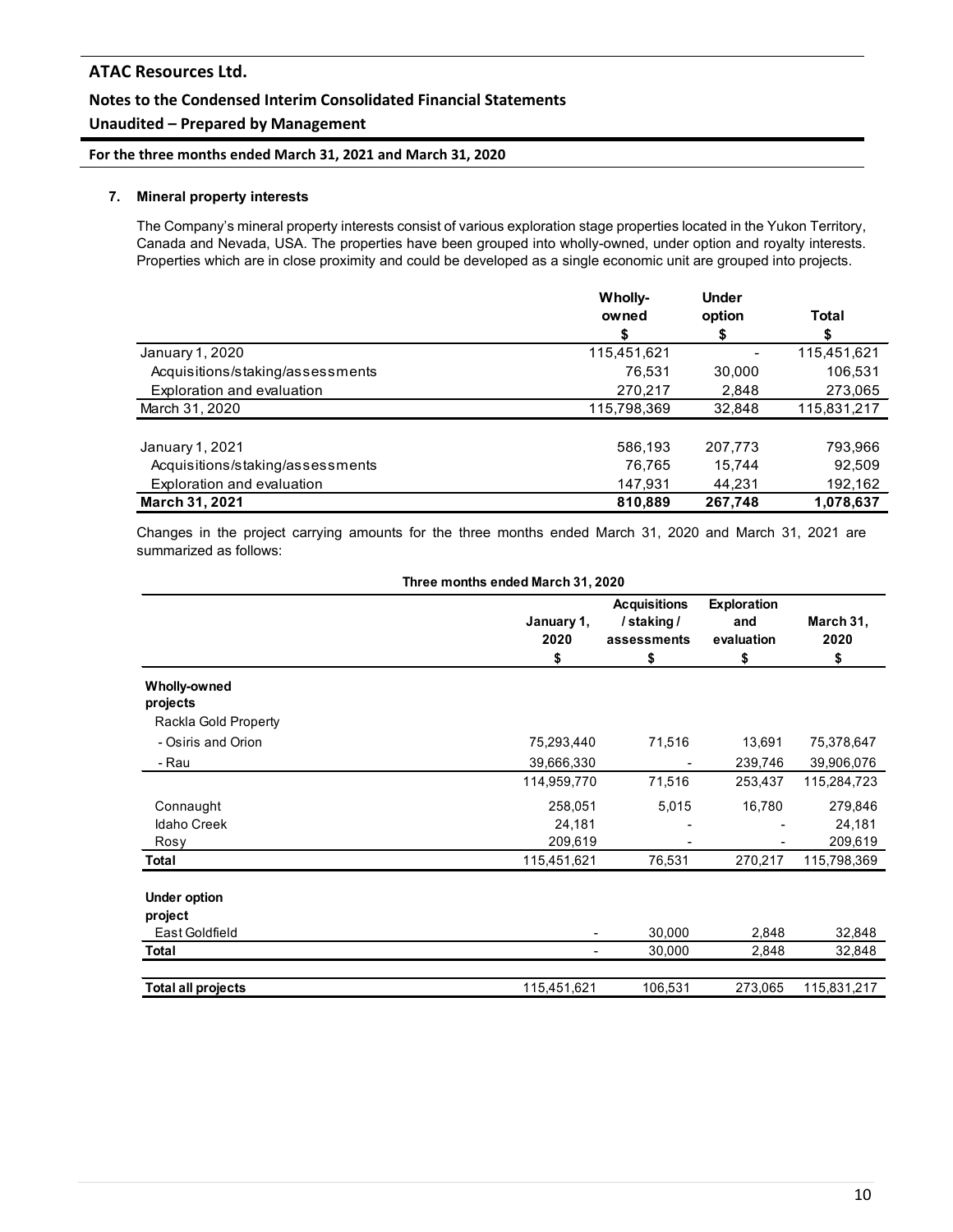### **Unaudited – Prepared by Management**

**For the three months ended March 31, 2021 and March 31, 2020**

### **7. Mineral property interests** (continued)

Exploration and evaluation expenditures on the projects consisted of the following:

|                                                 | Osiris and<br>Orion | Rau     | Others                   | Total   |
|-------------------------------------------------|---------------------|---------|--------------------------|---------|
| Three months ended March 31, 2020               | \$                  | \$      | \$                       | \$      |
| Assays                                          | 2,958               | 2,052   | 897                      | 5,907   |
| Depreciation (note 9)                           | 4.000               | 4.000   | $\overline{\phantom{0}}$ | 8.000   |
| Field                                           | 3.570               | 5.710   | 72                       | 9.352   |
| Labour                                          | 1.971               | 61.800  | 18.659                   | 82,430  |
| Resource, engineering and environmental studies |                     | 158,910 | $\overline{\phantom{0}}$ | 158,910 |
| Surveys and consulting                          |                     | 5.512   | $\blacksquare$           | 5,512   |
| Travel and accommodation                        | 1,192               | 1,762   |                          | 2,954   |
| Total                                           | 13,691              | 239.746 | 19.628                   | 273,065 |

|                           | Three months ended March 31, 2021 |                                                       |         |                         |
|---------------------------|-----------------------------------|-------------------------------------------------------|---------|-------------------------|
|                           | January 1,<br>2021<br>\$          | <b>Acquisitions</b><br>/staking/<br>assessments<br>\$ |         | March 31,<br>2021<br>\$ |
| Wholly-owned              |                                   |                                                       | \$      |                         |
| projects                  |                                   |                                                       |         |                         |
| Rackla Gold Property      |                                   |                                                       |         |                         |
| - Osiris and Orion        | 1                                 | 26,114                                                | 97,743  | 123,858                 |
| - Rau                     | 1                                 | 49,894                                                | 31,355  | 81,250                  |
|                           | $\overline{2}$                    | 76,008                                                | 129,098 | 205,108                 |
| Connaught                 | 373,072                           | 757                                                   | 5,359   | 379,188                 |
| <b>Idaho Creek</b>        |                                   |                                                       | 3,225   | 3,225                   |
| Rosy                      | 213,119                           |                                                       | 10,249  | 223,368                 |
| Total                     | 586,193                           | 76,765                                                | 147,931 | 810,889                 |
| <b>Under option</b>       |                                   |                                                       |         |                         |
| project                   |                                   |                                                       |         |                         |
| East Goldfield            | 207,773                           | 15,744                                                | 44,231  | 267,748                 |
| Total                     | 207,773                           | 15,744                                                | 44,231  | 267,748                 |
| <b>Total all projects</b> | 793,966                           | 92,509                                                | 192,162 | 1,078,637               |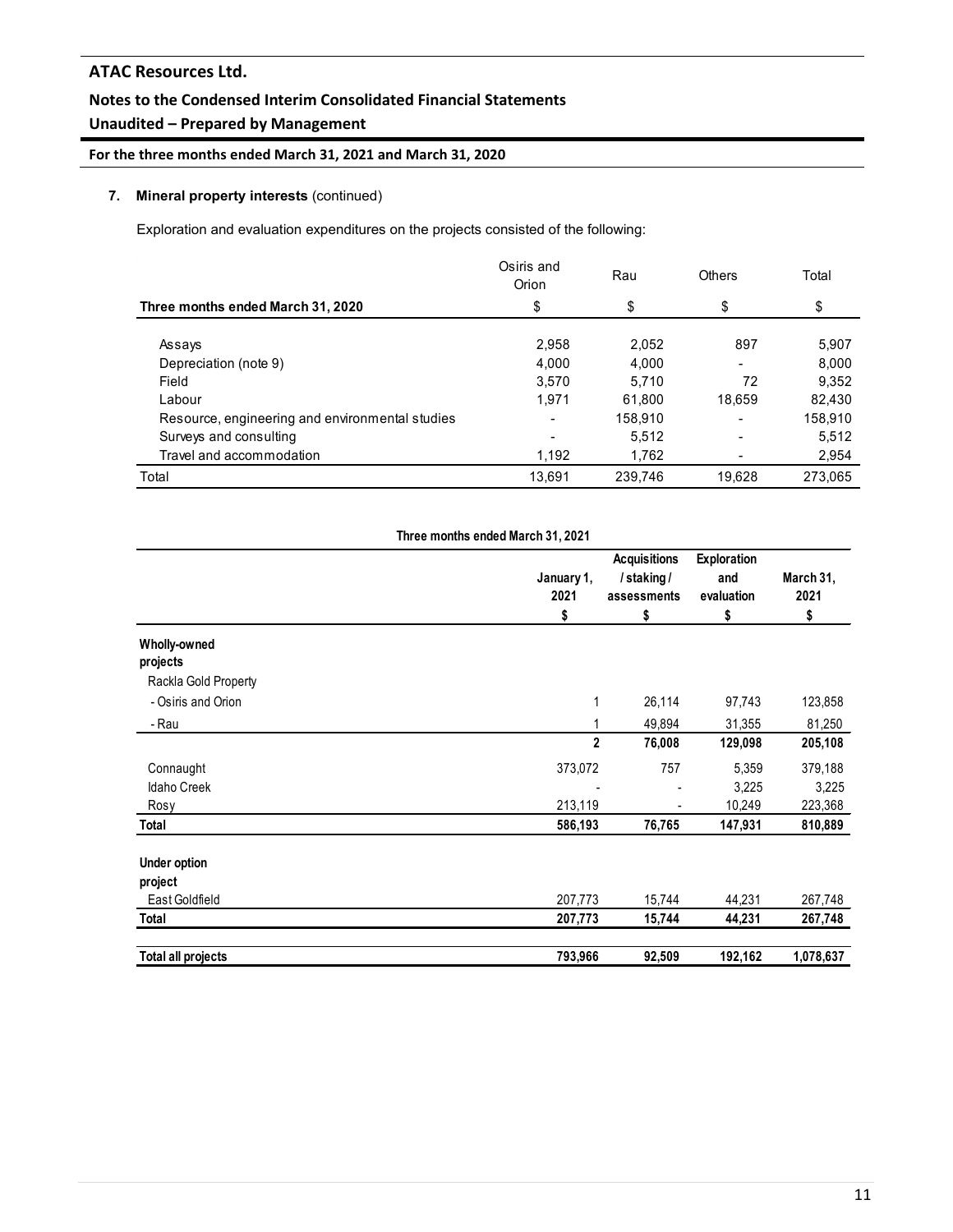### **Unaudited – Prepared by Management**

**For the three months ended March 31, 2021 and March 31, 2020**

#### **7. Mineral property interests** (continued)

Exploration and evaluation expenditures on the projects consisted of the following:

|                                                | Osiris and<br><b>Orion</b> | Rau                      | East<br><b>Goldfield</b> | <b>Others</b>            | Total   |
|------------------------------------------------|----------------------------|--------------------------|--------------------------|--------------------------|---------|
| Three months ended March 31, 2021              | \$                         | \$                       | \$                       | \$                       | \$      |
| Assays                                         | 1.540                      | 7,587                    | 2.156                    | 626                      | 11,909  |
| Depreciation (note 9)                          | 4.000                      | 4,000                    |                          |                          | 8.000   |
| Field                                          | 4.460                      | 2,511                    | 4.130                    | 1.489                    | 12,590  |
| Labour                                         | 14.680                     | 17,257                   | 5,407                    | 16,718                   | 54,062  |
| Resource, engineering and enviromental studies | 73,063                     | $\overline{\phantom{0}}$ |                          | $\overline{\phantom{0}}$ | 73,063  |
| Surveys and consulting                         | -                          | $\blacksquare$           | 30,626                   | $\blacksquare$           | 30,626  |
| Travel and accommodation                       | -                          |                          | 1,912                    |                          | 1,912   |
| <b>Total</b>                                   | 97,743                     | 31,355                   | 44.231                   | 18.833                   | 192,162 |

#### **(a) Wholly-owned projects**

The Company's wholly-owned projects are comprised of the rights to explore various mineral claims located in the Yukon Territory, which are at various stages of exploration. They are not subject to any option or sale agreements, except as noted below.

#### **(i) Rackla Gold property**

The Rackla Gold property consists of a 100% interest in the various mineral properties located in the Mayo Mining District, Yukon Territory. Cash and common shares totaling \$165,600 have been received under previous Rackla Gold property option agreements.

The Rackla Gold property has been divided into three separate projects, being the Rau, Osiris and Orion projects. The Osiris and Orion projects were previously described as the Nadaleen property.

The Rau project is located at the western end of the Rackla Gold property and hosts the Tiger Gold deposit.

The Osiris project is located at the eastern end of the Rackla Gold property and hosts Carlin-type gold mineralization.

The Orion project is located in the central one-third of the Rackla Gold property and was previously subject to a Joint Venture agreement with Barrick Gold Corporation. During the agreement Barrick incurred exploration expenditures of \$10,000,000. The Agreement was terminated in December 2018.

As at December 31, 2020, the Company recorded an impairment provision of \$118,783,685 on the Rackla Gold property as a result of certain impairment indicators being present under the accounting standards. The impairment indicators largely consisted of: (i) the Company's market capitalization being significantly lower than the net assets of the Company for a prolonged period of time; and (ii) the ongoing challenges that the Company has faced with respect to getting the road permitting in place to allow ground access to the property. In future periods, if the impairment indicators are no longer present (ie: the Company's market capitalization has improved and the Company is successful in the continued negotiations with respect to the road permitting), the Company, if it can provide a supportable estimate of the property's recoverable amount, may record a reversal of the 2020 impairment provision. Any impairment reversal shall be to the recoverable amount, not to exceed the carrying value of the property prior to its impairment.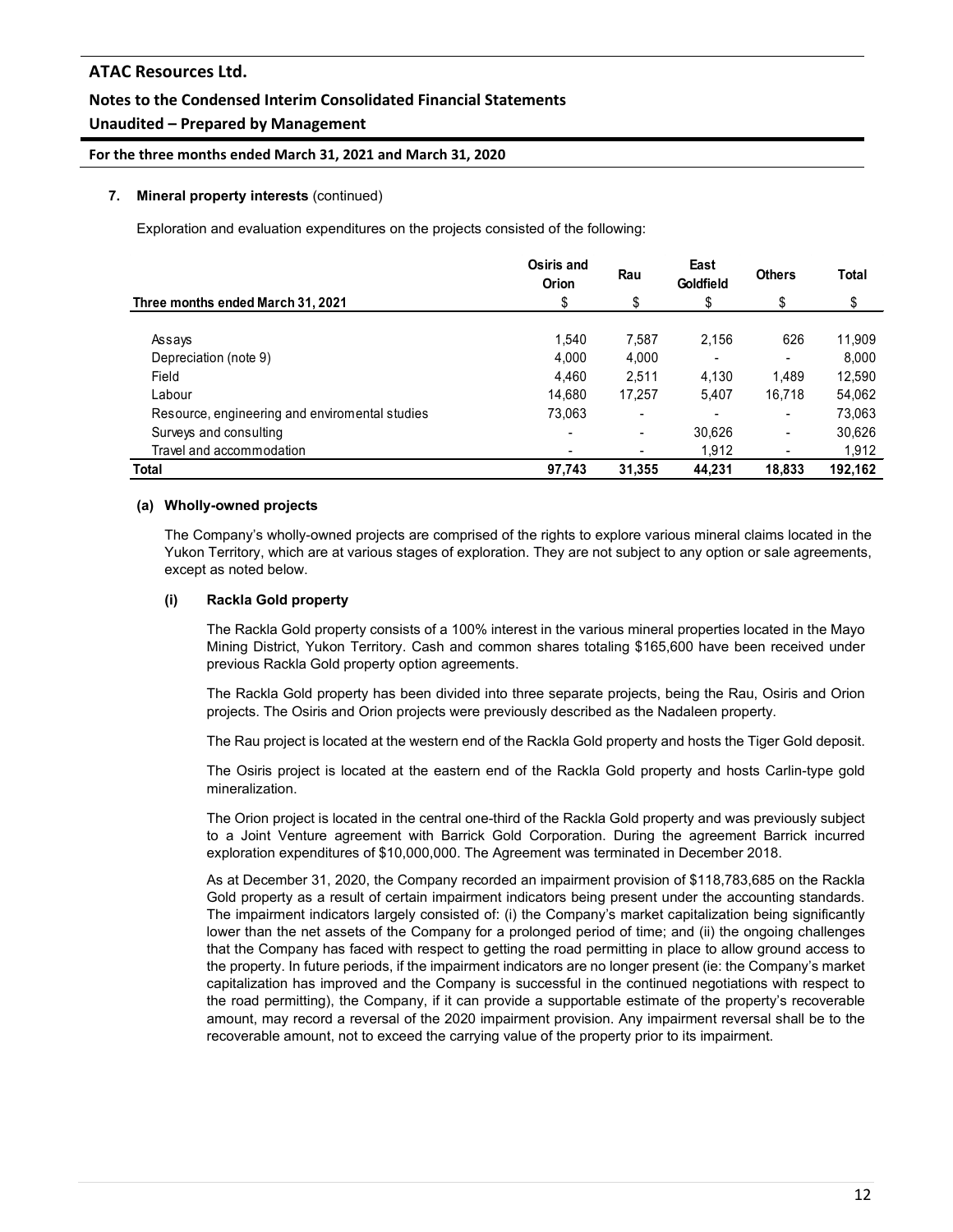### **Notes to the Condensed Interim Consolidated Financial Statements**

### **Unaudited – Prepared by Management**

#### **For the three months ended March 31, 2021 and March 31, 2020**

#### **7. Mineral property interests** (continued)

#### **(a) Wholly-owned projects** (continued)

#### **(ii) Connaught project**

The Connaught project consists of a 100% interest in the CN, NC, OM and TN mineral claims located in the Dawson Mining District, Yukon Territory.

Cash and common shares totaling \$252,500 were received in 2009 for a 50% sale of the project, which was repurchased in 2012 by issuing common shares having a value of \$182,250.

The TN claims were acquired in August 2018 through the issuance of 60,000 common shares with a fair value of \$30,000. The vendor retains a 1% net smelter return royalty ("NSR") on the claims.

In 2019, the Company was approved to receive financial assistance from the Yukon Government on 2019 qualified exploration expenditures on its CN claims, to a maximum of \$37,242. As at December 31, 2019, the Company had earned the full \$37,242, which was received during the year ended December 31, 2020.

In 2020, the Company was approved to receive financial assistance from the Yukon Government on 2020 qualified exploration expenditures on its Connaught project, to a maximum of \$39,558. As at December 31, 2020, the Company had earned \$33,070 of the amount, which was received during the three months ended March 31, 2021.

See note 7(b)(ii) and (iii) for option agreements in respect of additional claims forming part of the Company's Connaught project.

#### **(iii) Idaho Creek project**

The Idaho Creek project consists of a 100% interest in the Idaho Creek mineral claims located in the Whitehorse Mining District, Yukon Territory. Prior to December 31, 2019, the project had been under previous option agreements whereby cash and common shares totaling \$269,413 had been received.

On August 19, 2020, the Company signed a property option agreement (the "Option Agreement") with Makara Mining Corp. ("Makara"), whereby Makara has the option to earn a 100% interest in the Company's Idaho Creek project. Pursuant to the Option Agreement, Makara can earn the interest through completion of the following:

Cash payments of \$150,000:

- \$5,000 on execution of the Option Agreement (received);
- \$10,000 on or before May 1, 2021 (received subsequently);
- \$20,000 on or before May 1, 2022;
- \$25,000 on or before May 1, 2023; and
- \$90,000 on or before May 1, 2024.

Issuance of 750,000 common shares:

- 25,000 common shares on execution of the Option Agreement (received at a fair value of \$33,500);
- 50,000 common shares on or before May 1, 2021 (received subsequently at a fair value of \$20,000);
- 100,000 common shares on or before May 1, 2022;
- 250,000 common shares on or before May 1, 2023; and
- 325,000 common shares on or before May 1, 2024.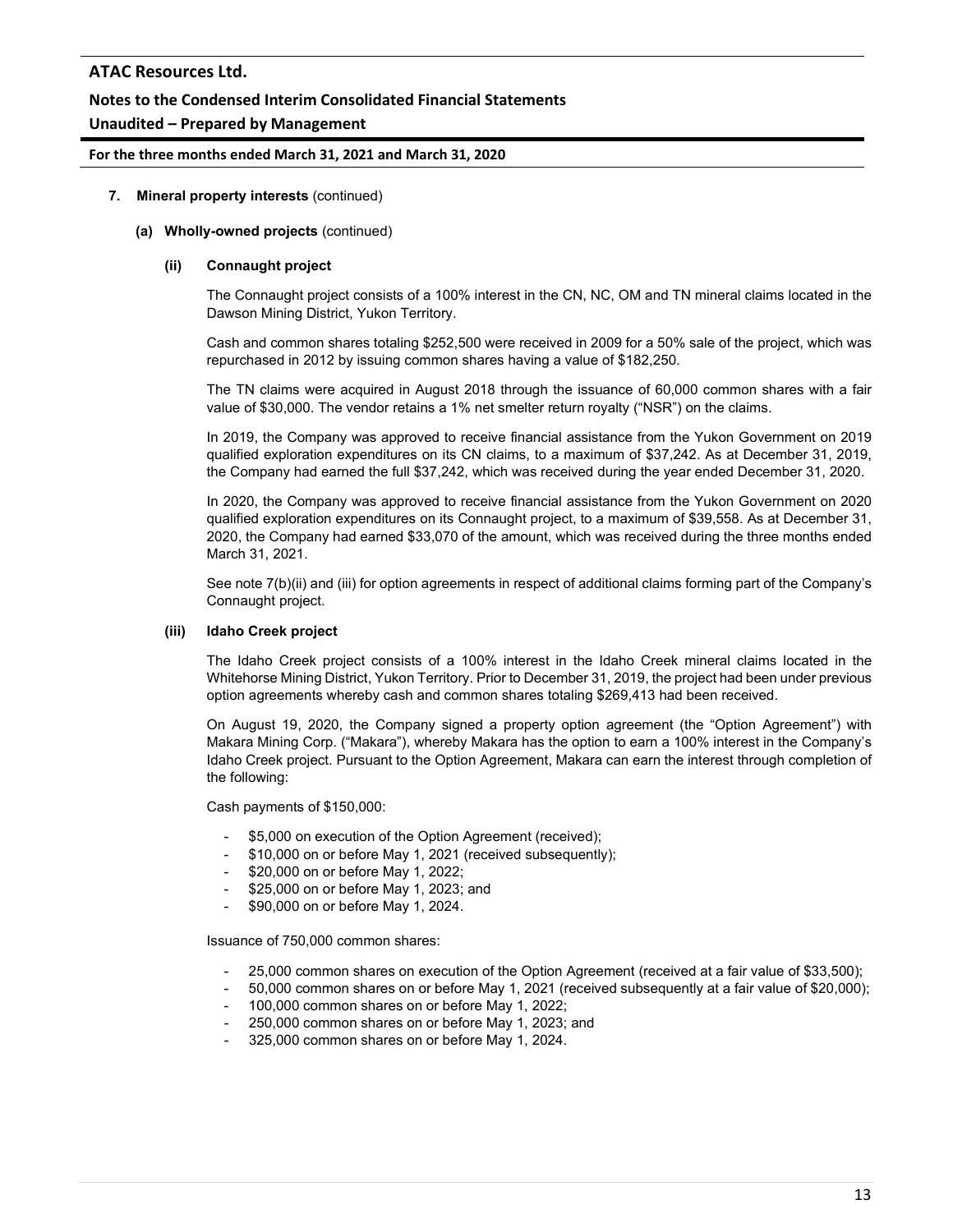### **Notes to the Condensed Interim Consolidated Financial Statements**

### **Unaudited – Prepared by Management**

#### **For the three months ended March 31, 2021 and March 31, 2020**

#### **7. Mineral property interests** (continued)

#### **(a) Wholly-owned projects** (continued)

#### **(iii) Idaho Creek project** (continued)

In addition, Makara is required to incur \$2,000,000 in exploration expenditures on the project as follows:

- \$50,000 on or before December 1, 2020 (incurred);
- An additional \$100,000 on or before December 1, 2021;
- An additional \$150,000 on or before December 1, 2022;
- An additional \$500,000 on or before December 1, 2023; and
- An additional \$1,200,000 on or before December 1, 2024.

Pursuant to the Option Agreement, the Company retains a 2% NSR from any commercial production of precious metals from the Idaho Creek project of which Makara can repurchase one-half (being 1%) for \$1,000,000.

Further, in addition to the NSR, the Company shall be entitled to receive a one-time cash payment equal to \$1 per ounce of gold (or the value equivalent in other metals) identified in the earlier of a National Instrument 43-101 *Standards of Disclosure for Mineral Property* compliant: (i) measured and indicated resource estimate applicable to the project; or (ii) a proven and probable reserve estimate applicable to the project.

During the year ended December 31, 2020, the Company recognized a gain of \$184 in respect of option payments received in excess of the Company's carrying value of the project.

In 2020, the Company was approved to receive financial assistance from the Yukon Government on 2020 qualified exploration expenditures on its Idaho Creek project, to a maximum of \$23,263. As at December 31, 2020, the Company had earned the full amount, which was received during the three months ended March 31, 2021.

Expenditures on the project after the Option Agreement with Makara was signed have been recovered from Makara, therefore the financial assistance earned on these amounts are due to Makara. The 2020 financial assistance was determined to be \$18,536 and was included in accounts payable and accrued liabilities as at December 31, 2020 and paid during the three months ended March 31, 2021.

#### **(iv) Rosy project**

The Rosy project consists of a 100% interest in the Rosy and Sam mineral claims located in the Whitehorse Mining District, Yukon Territory.

Cash and common shares totaling \$167,000 were received under previous option agreements.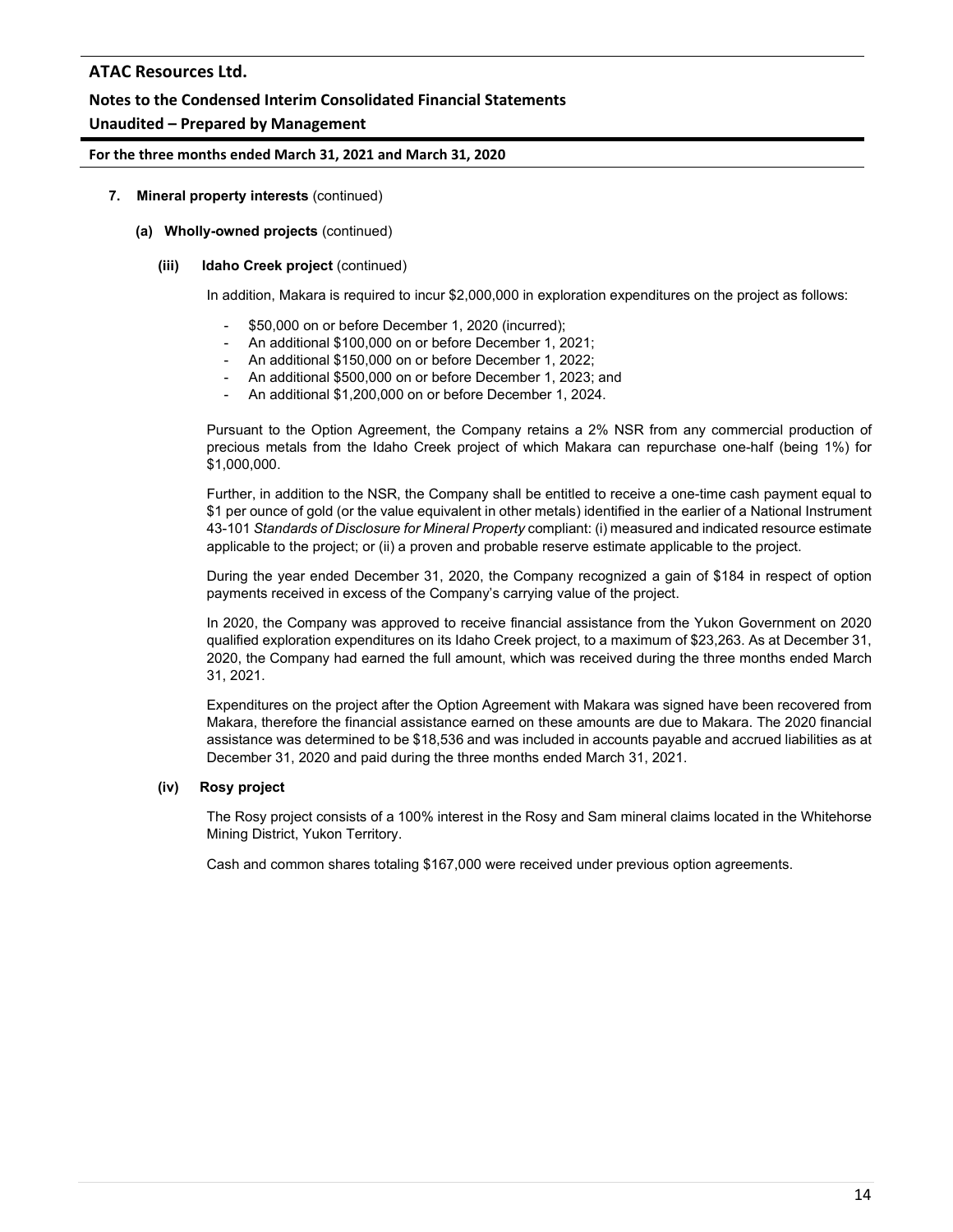### **Notes to the Condensed Interim Consolidated Financial Statements**

### **Unaudited – Prepared by Management**

#### **For the three months ended March 31, 2021 and March 31, 2020**

#### **7. Mineral property interests** (continued)

#### **(b) Projects under option**

#### **(i) East Goldfield project**

On February 20, 2020, the Company signed a Property Option Agreement with Silver Range Resources Ltd. ("Silver Range"), a company with common Directors and Officers, whereby the Company has the option to earn a 100% interest in Silver Range's East Goldfield property located in Nevada, USA. Pursuant to the Option Agreement, the Company has the right to earn an initial 75% interest in the property (the "Initial Option") by making cash payments to Silver Range based on the following schedule:

Cash payments of \$400,000:

- \$30,000 on execution of the Option Agreement (paid);
- \$40,000 on or before April 1, 2021 (paid subsequently);
- \$70,000 on or before April 1, 2022;
- \$100,000 on or before April 1, 2023; and
- \$160,000 on or before April 1, 2024.

In addition, the Initial Option requires the Company to incur exploration expenditures on the property as follows:

- \$200,000 on or before April 1, 2021 (incurred);
- An additional \$200,000 on or before April 1, 2022; and
- An additional \$9,600,000 on or before December 1, 2025.

The Company has the right at its sole election to make up 50% of all of the cash payments under the Initial Option through the issuance of common shares to Silver Range. The number of common shares to be issued as payment is to be calculated using a share price equal to the volume weighted average price of the Company's common shares for the 10 trading days immediately preceding the applicable payment date, subject to such price not being less than \$0.05 per share. Silver Range is not required to accept any number of common shares where accepting the number of shares will result in Silver Range holding (directly or indirectly) more than an aggregate 19.9% of the issued and outstanding shares of the Company.

On completion of the Initial Option, the Company will have the right to acquire an additional 25% interest in the property (the "Second Option") by paying Silver Range an additional \$10,000,000 on or before the date that is six months from the date that the Company gives notice to Silver Range confirming its exercise of the Initial Option.

Silver Range will retain a 2% NSR on all mineral production from the properties, of which up to 1% can be purchased for \$1,000,000.

Silver Range will also be entitled to receive a one-time cash payment equal to US\$2 per ounce of gold (or the value equivalent in other metals) on the first 1,000,000 ounces of gold, identified in a NI 43-101 compliant measured and indicated resource estimate application (or proven and probable reserves) to the property; and an additional one-time cash payment equal to US\$1 per ounce of gold (or the value equivalent in other metals) on all ounces of gold in excess of 1,000,000 ounces of gold, identified in a NI 43-101 compliant proven or probable reserve estimate applicable (or proven and probable reserves) to the property.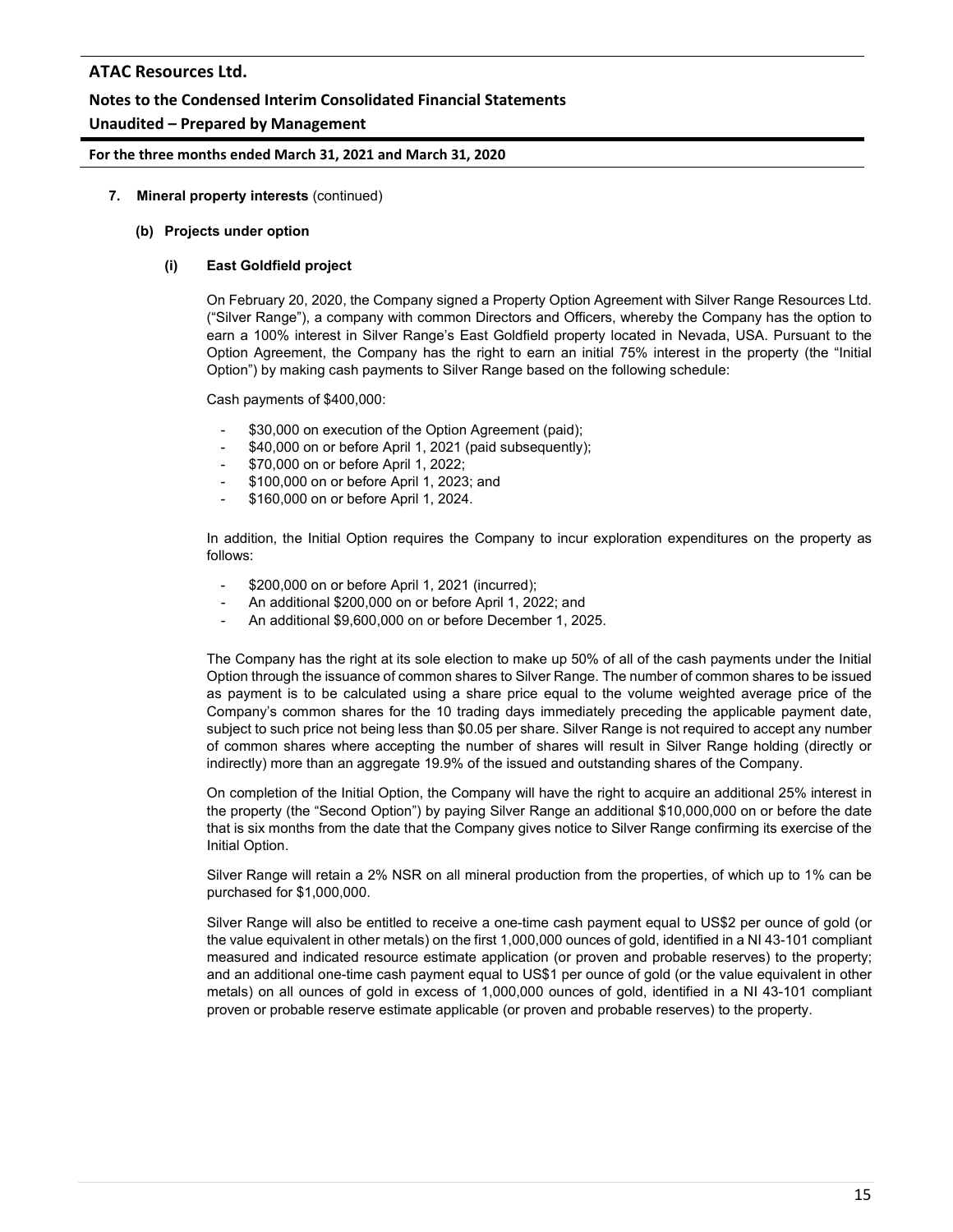### **Notes to the Condensed Interim Consolidated Financial Statements**

### **Unaudited – Prepared by Management**

#### **For the three months ended March 31, 2021 and March 31, 2020**

#### **7. Mineral property interests** (continued)

#### **(b) Projects under option** (continued)

#### **(ii) Blackbear claims**

On November 20, 2020, the Company signed a Property Option Agreement with two vendors whereby the Company has the option to earn a 100% interest in a series of claims contiguous to the Company's Connaught project (note 7(a)(ii)). Pursuant to the Option Agreement, the Company has the right to earn a 100% interest in the property by making cash payments to the vendors based on the following schedule:

Cash payments of \$100,000:

- \$10,000 on execution of the Option Agreement (paid);
- \$10,000 on or before February 28, 2022;
- \$10,000 on or before February 28, 2023;
- \$15,000 on or before February 28, 2024;
- \$25,000 on or before February 28, 2025; and
- \$30,000 on or before February 28, 2026.

In addition, the Option Agreement requires the Company to issue 200,000 common shares as follows:

- 20,000 common shares on Exchange acceptance (issued at a fair value of \$4,000);
- 20,000 common shares on or before February 28, 2022;
- 20,000 common shares on or before February 28, 2023;
- 30,000 common shares on or before February 28, 2024;
- 50,000 common shares on or before February 28, 2025; and
- 60,000 common shares on or before February 28, 2026.

The vendors will retain a 2% NSR on all mineral production from the properties, of which up to 1% can be purchased for \$500,000.

#### **(iii) Mag claims**

On November 20, 2020, the Company signed a Property Option Agreement with a vendor whereby the Company has the option to earn a 100% interest in a series of claims contiguous to the Company's Connaught project (note 7(a)(ii)). Pursuant to the Option Agreement, the Company has the right to earn a 100% interest in the property by making cash payments to the vendor based on the following schedule:

Cash payments of \$70,000:

- \$15,000 on execution of the Option Agreement (paid);
- \$25,000 on or before December 31, 2021; and
- \$30,000 on or before December 31, 2022.

In addition, the Option Agreement requires the Company to issue 120,000 common shares as follows:

- 60,000 common shares on Exchange acceptance (issued at a fair value of \$12,000);
- 30,000 common shares on or before December 31, 2021; and
- 30,000 common shares on or before December 31, 2022.

The vendors will retain a 1% conventional royalty ("CNSR") and a 10% high-grade royalty on all mineral production from the properties The Company has the right to purchase 100% of the CNSR for \$250,000.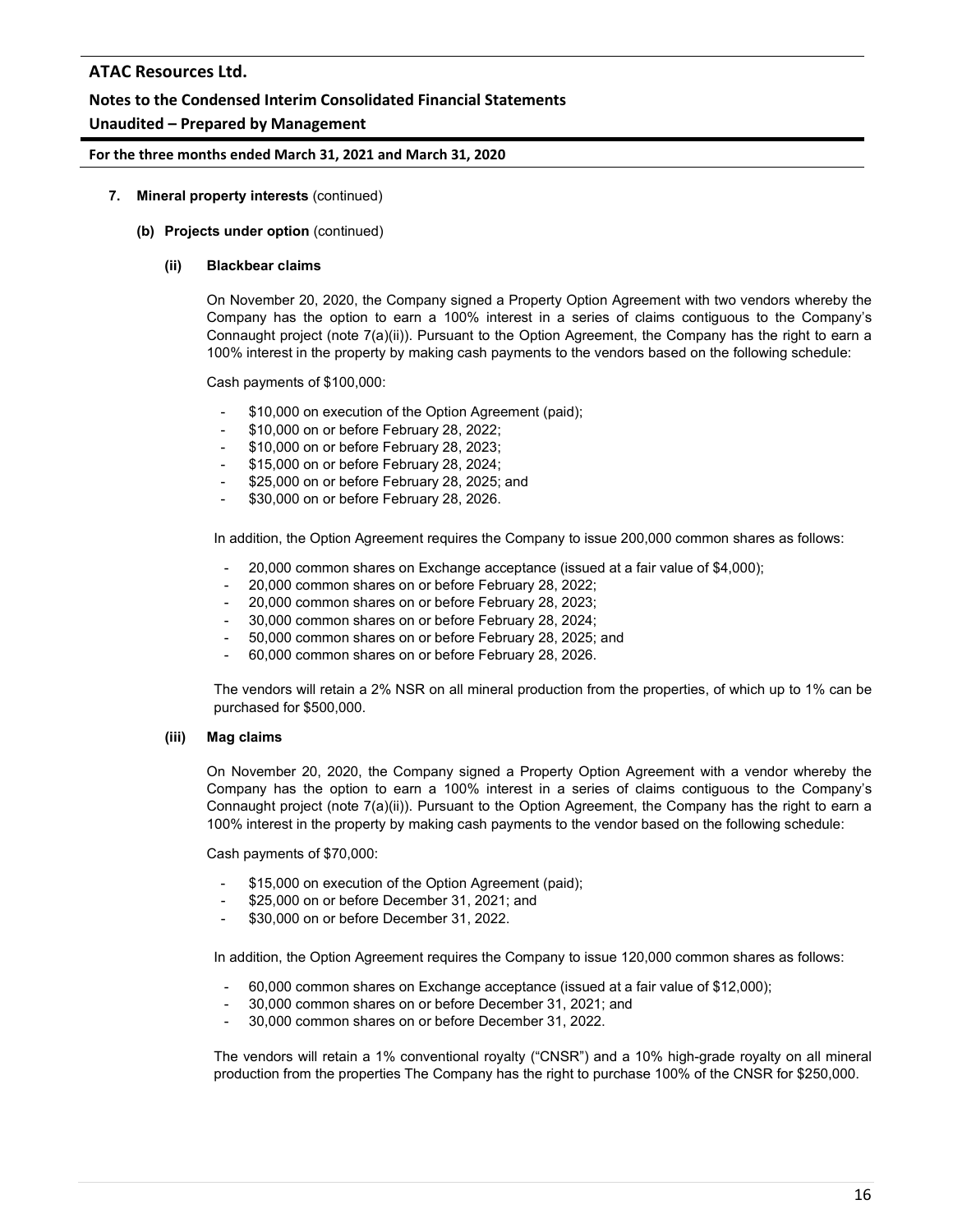### **Notes to the Condensed Interim Consolidated Financial Statements**

### **Unaudited – Prepared by Management**

#### **For the three months ended March 31, 2021 and March 31, 2020**

#### **7. Mineral property interests** (continued)

#### **(c) Royalty interests**

The Company has a 1% NSR on the Golden Revenue, Nitro, Seymour and Dawson Gold properties located in the Dawson and Whitehorse Mining Districts, Yukon Territory.

#### **8. Reclamation deposit**

The reclamation deposit is comprised of a cashable guaranteed investment certificate with a one-year term. It is pledged to the Yukon Government to ensure specified properties are properly restored after exploration. Management has determined that the Company has no material reclamation work related to the properties requiring the deposit.

#### **9. Equipment**

|                                    | <b>Exploration</b><br>equipment | Computer<br>equipment | <b>Total</b> |
|------------------------------------|---------------------------------|-----------------------|--------------|
|                                    | \$                              | \$                    | \$           |
| <u>Cost</u>                        |                                 |                       |              |
| January 1, 2020 and March 31, 2020 | 160,000                         |                       | 160,000      |
| <b>Accumulated depreciation</b>    |                                 |                       |              |
| January 1, 2020                    | 16,000                          |                       | 16,000       |
| Depreciation                       | 8,000                           |                       | 8,000        |
| March 31, 2020                     | 24,000                          |                       | 24,000       |
| Cost                               |                                 |                       |              |
| January 1, 2021                    | 160,000                         |                       | 160,000      |
| Additions                          |                                 | 9,238                 | 9,238        |
| January 1, 2021 and March 31, 2021 | 160,000                         | 9,238                 | 169,238      |
| <b>Accumulated depreciation</b>    |                                 |                       |              |
| January 1, 2021                    | 48,000                          |                       | 48,000       |
| Depreciation                       | 8,000                           |                       | 8,000        |
| March 31, 2021                     | 56,000                          |                       | 56,000       |
| Net book value                     |                                 |                       |              |
| December 31, 2020                  | 112,000                         |                       | 112,000      |
| March 31, 2021                     | 104,000                         | 9,238                 | 113,238      |

Depreciation is capitalized to the Company's exploration properties (note 7), as the equipment is used exclusively for the Company's exploration efforts. During the three months ended March 31, 2021, the Company capitalized \$8,000 in depreciation charges (2020 - \$8,000) to mineral property interests.

No depreciation was taken on the Company's computer equipment as the purchase occurred at period end.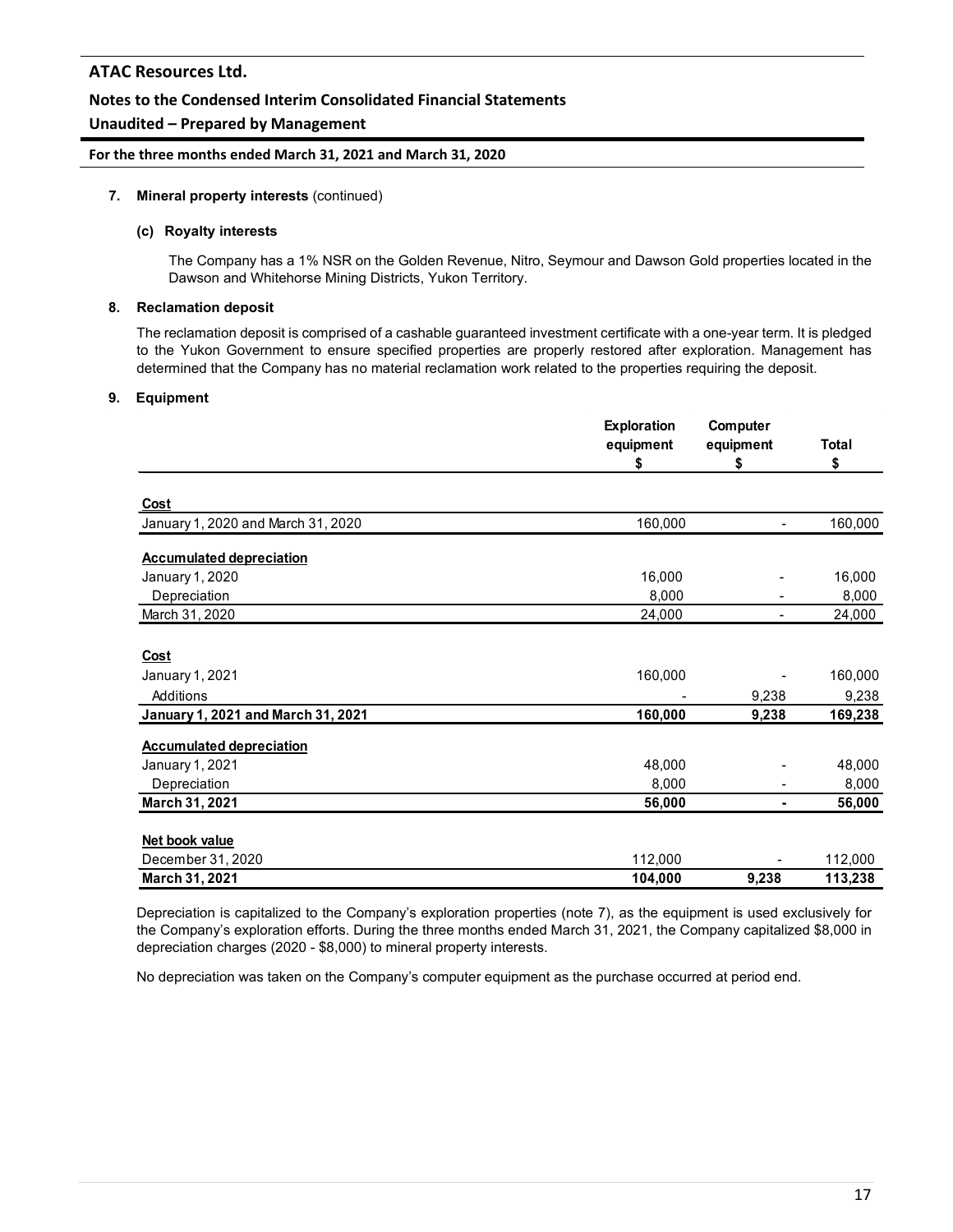# **Unaudited – Prepared by Management**

**For the three months ended March 31, 2021 and March 31, 2020**

#### **10. Share capital**

The authorized share capital of the Company consists of unlimited common shares without par value, and unlimited Class "A" preferred shares with a par value of \$1.00 each. All issued shares are fully paid.

#### **Transactions for the issue of share capital during the three months ended March 31, 2021:**

There were no transactions for the issue of share capital during the three months ended March 31, 2021.

#### **Transactions for the issue of share capital during the three months ended March 31, 2020:**

There were no transactions for the issue of share capital during the three months ended March 31, 2020.

#### **Common share rights**

The Company has a "Rights Plan" under which one right is issued for each issued and outstanding common share of the Company. Each right entitles the holder to purchase from the Company one common share at a price equal to onehalf the market price for each common share of the Company, subject to certain anti-dilutive adjustments. The rights are exercisable only if the Company receives an unacceptable take-over bid as defined in the Rights Plan. The current Rights Plan was replaced with a new Rights Plan at the November 2020 annual shareholders' meeting and will remain in effect until the annual shareholders' meeting in 2023. As at March 31, 2021, there were 162,738,547 rights outstanding (December 31, 2020 – 162,738,547).

#### **Stock options**

The Company has an incentive stock option plan (the "Plan"), under which the maximum number of stock options issued cannot exceed 10% of the Company's currently issued and outstanding common shares. The exercise period for any options granted under the Plan cannot exceed ten years. The exercise price of options granted under the Plan cannot be less than the "discounted market price" of the common shares (defined as the last closing market price of the Company's common shares immediately preceding the issuance of a news release announcing the granting of the options, or the date of grant in respect of options granted to consultants, less a discount of from 15% to 25%), unless otherwise agreed to by the Company and accepted by the TSX-V.

A participant who is not a consultant conducting investor relations activities, who is granted an option under the plan with exercise prices at or above "Market Price" will have their options vest immediately, unless otherwise determined by the Board of Directors. A participant who is granted an option under the plan with exercise prices below "Market Price" will become vested with the right to exercise one-sixth of the option upon conclusion of every three months subsequent to the grant date.

A participant who is a consultant conducting investor relations activities who is granted options under the plan will become vested with the right to exercise one-quarter of the options upon conclusion of every three months subsequent to the grant date.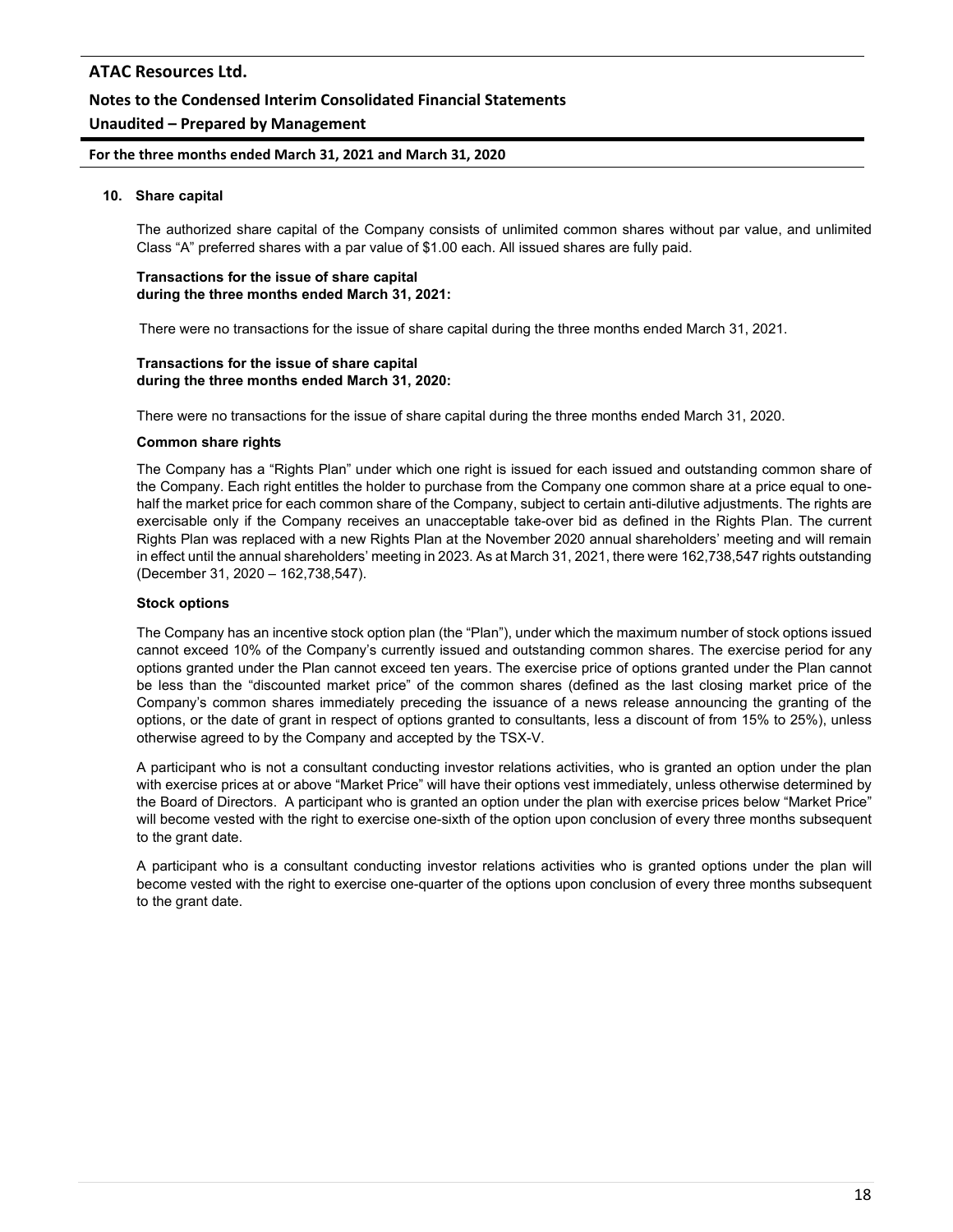### **Notes to the Condensed Interim Consolidated Financial Statements**

### **Unaudited – Prepared by Management**

### **For the three months ended March 31, 2021 and March 31, 2020**

#### **10. Share capital** (continued)

#### **Stock options** (continued)

A summary of the status of the Company's stock options as at March 31, 2021 and December 31, 2020 and changes during the period/year then ended is as follows:

|                                               | Three months ended<br><b>March 31, 2021</b>   |                          |             | Year ended<br>December 31, 2020    |
|-----------------------------------------------|-----------------------------------------------|--------------------------|-------------|------------------------------------|
|                                               | Weighted average<br>Options<br>exercise price |                          | Options     | Weighted average<br>exercise price |
|                                               | #                                             | \$                       | #           | \$                                 |
| Options outstanding, beginning of period/year | 12,235,000                                    | 0.41                     | 12,437,500  | 0.49                               |
| Granted                                       |                                               | ۰                        | 2,405,000   | 0.22                               |
| Exercised                                     |                                               | $\overline{\phantom{a}}$ | (275,000)   | 0.30                               |
| Expired/cancelled                             | (1,755,000)                                   | 0.31                     | (2,332,500) | 0.65                               |
| Options outstanding, end of period/year       | 10,480,000                                    | 0.43                     | 12,235,000  | 0.41                               |

As at March 31, 2021, the Company has stock options outstanding and exercisable as follows:

| Options     | Options     | Exercise |                  |
|-------------|-------------|----------|------------------|
| outstanding | exercisable | price    | Expiry date      |
| #           | #           | \$       |                  |
| 250,000     | 250,000     | 0.76     | June 7, 2021     |
| 2,665,000   | 2,665,000   | 0.55     | May 26, 2022     |
| 2,940,000   | 2,940,000   | 0.55     | February 1, 2023 |
| 2,120,000   | 2,120,000   | 0.30     | February 4, 2024 |
| 100,000     | 100,000     | 0.30     | February 4, 2024 |
| 2,210,000   | 2,210,000   | 0.22     | January 9, 2025  |
| 195,000     | 146,250     | 0.20     | April 28, 2025   |
| 10,480,000  | 10,431,250  |          |                  |

The following table summarizes information about the stock options outstanding as at March 31, 2021:

| Range of      |            |                | Weighted average Weighted average |
|---------------|------------|----------------|-----------------------------------|
| prices        | Options    | remaining life | exercise price                    |
| \$            | #          | (years)        |                                   |
| $0.20 - 0.30$ | 4,625,000  | 3.35           | 0.26                              |
| 0.55          | 5,605,000  | 1.51           | 0.55                              |
| 0.76          | 250,000    | 0.19           | 0.76                              |
|               | 10,480,000 | 2.29           | 0.43                              |

No options were granted during the three months ended March 31, 2021.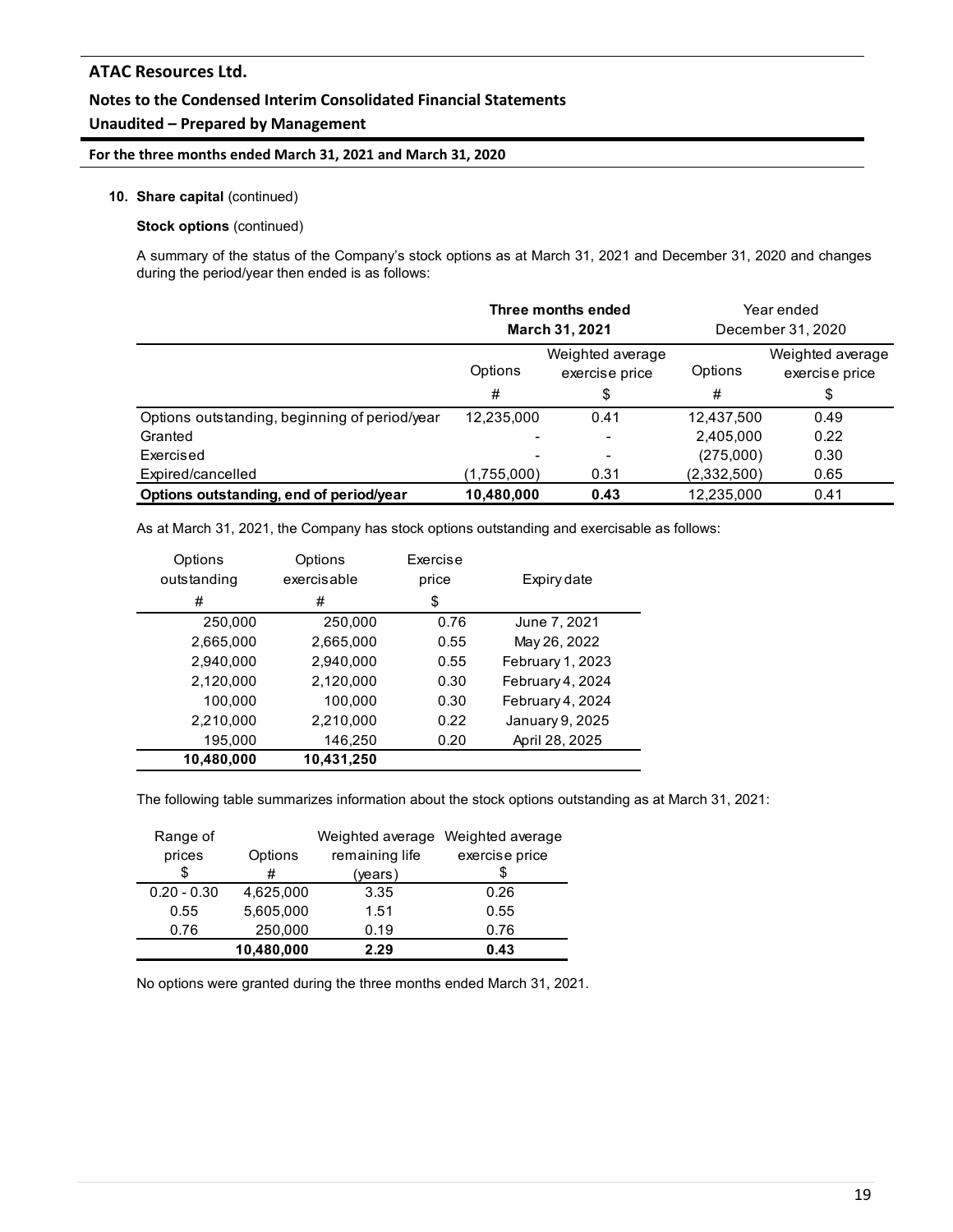### **For the three months ended March 31, 2021 and March 31, 2020**

#### **10. Share capital** (continued)

#### **Stock options** (continued)

During the three months ended March 31, 2020, 2,210,000 options were granted to Officers, Directors, related company employees and consultants. The Company recorded the fair value of all options granted using the Black-Scholes option pricing model. Share-based payment costs were calculated using the following weighted average assumptions: expected life of options - five years, stock price volatility – 64.85%, no dividend yield, and a risk-free interest rate yield – 1.54%. The fair value was particularly impacted by the Company's stock price volatility, determined using data from the previous five years. Using the above assumptions, the fair value of options granted during the three months ended March 31, 2020 was \$0.12 per option, for a total of \$267,145.

The total share-based payment expense for the three months ended March 31, 2021 was \$16,697 (2020 - \$152,429, which is presented as an operating expense, and includes only options that vested during the period.

During the three months ended March 31, 2021, 1,755,000 options (2020 – 1,450,000) expired unexercised. As a result, the original share-based payments expense of \$331,620 (2020 – \$641,194) was reversed from contributed surplus and credited to deficit.

No options were cancelled during the three months ended March 31, 2021. During the three months ended March 31, 2020, 425,000 options were cancelled. As a result, the original share-based payments expense of \$112,690 was reversed from contributed surplus and credited to deficit.

#### **Warrants**

As an incentive to complete private placements the Company may issue units which include common shares and common share purchase warrants. Using the residual value method, the Company determines whether a value should be allocated to the warrants attached to the units sold in completed private placements.

Finders' warrants may be issued as a private placement share issue cost and are valued using the Black-Scholes option pricing model. During the year ended December 31, 2020, the Company issued 2,173,914 warrants to subscribers of flow-through financings completed.

In addition, during the year ended December 31, 2020, 260,870 finders' warrants were issued in connection with the financing completed. The value of the finders' warrants was determined to be \$22,745 using the Black-Scholes option pricing model with the following weighted average assumptions: expected life of warrants - two years, stock price volatility – 72.67%, no dividend yield, and a risk-free interest rate yield – 0.25%.

During the three months ended March 31, 2021, 382,500 finders' warrants expired unexercised. As a result, the original fair value of \$15,200 was reversed from contributed surplus and credited to share capital.

On March 5, 2021, the Company amended the exercise price of 5,253,572 warrants from \$0.425 to \$0.28 and extended the term of these warrants from March 22, 2021 to March 22, 2022.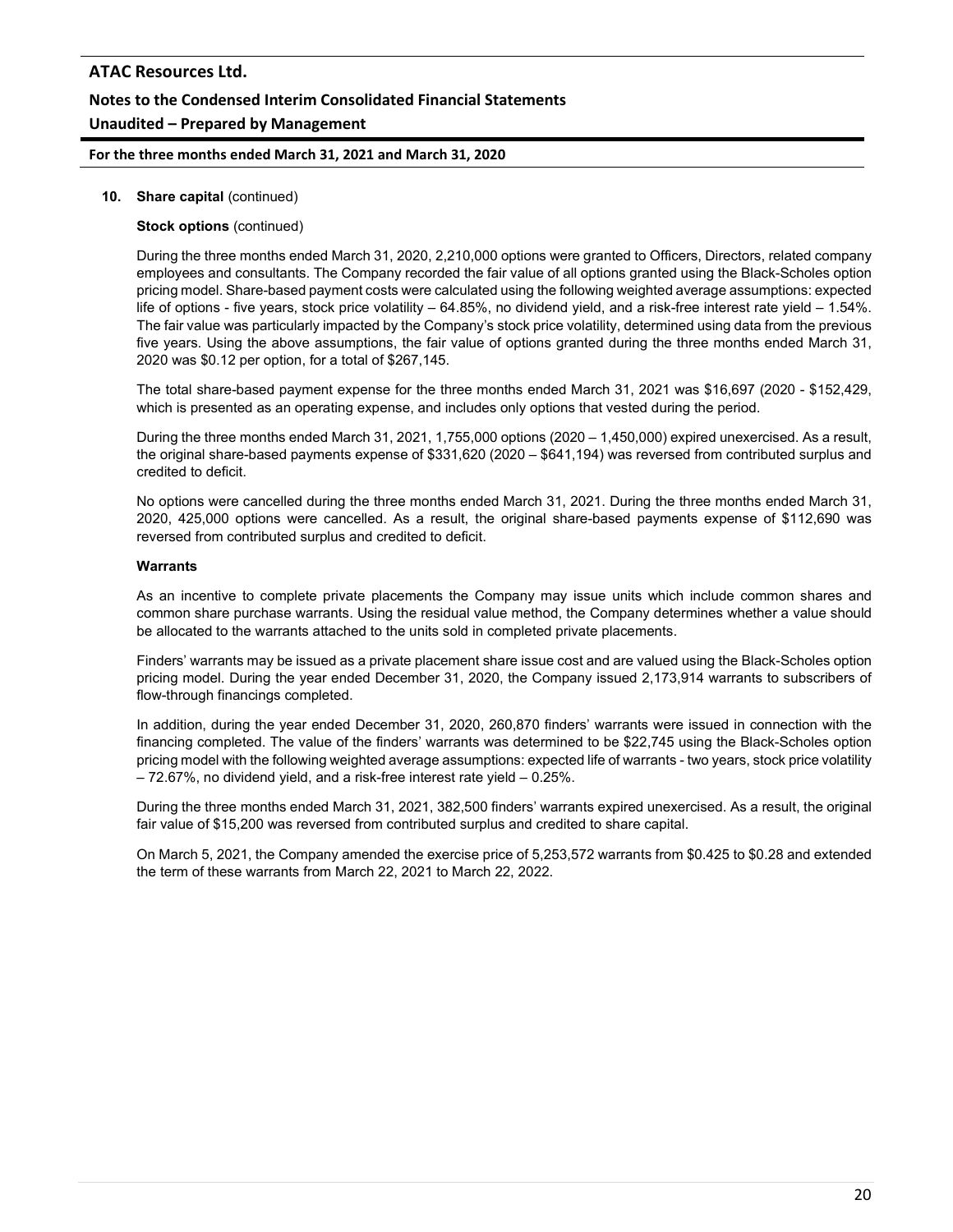### **Notes to the Condensed Interim Consolidated Financial Statements**

### **Unaudited – Prepared by Management**

#### **For the three months ended March 31, 2021 and March 31, 2020**

#### **10. Share capital** (continued)

#### **Warrants** (continued)

A summary of the status of the Company's warrants as at March 31, 2021 and December 31, 2020 and changes during the period/year then ended is as follows:

|                                                | Three months ended<br><b>March 31, 2021</b>    |                          | Year ended<br>December 31, 2020 |                                    |
|------------------------------------------------|------------------------------------------------|--------------------------|---------------------------------|------------------------------------|
|                                                | Weighted average<br>Warrants<br>exercise price |                          | Warrants                        | Weighted average<br>exercise price |
|                                                | #                                              | \$                       | #                               | \$                                 |
| Warrants outstanding, beginning of period/year | 8,070,856                                      | 0.38                     | 5,636,072                       | 0.425                              |
| Issued                                         |                                                | $\overline{\phantom{a}}$ | 2,434,784                       | 0.27                               |
| Expired                                        | (382,500)                                      | 0.425                    |                                 |                                    |
| Warrants outstanding, end of period/year       | 7,688,356                                      | 0.28                     | 8.070.856                       | 0.38                               |

As at March 31, 2021, the Company has warrants outstanding and exercisable as follows:

| Warrants    | Warrants    | Exercise |                |
|-------------|-------------|----------|----------------|
| outstanding | exercisable | price    | Expiry date    |
| #           | #           | \$       |                |
| 5,253,572   | 5.253.572   | 0.28     | March 22, 2022 |
| 2,173,914   | 2,173,914   | 0.27     | June 30, 2022  |
| 260,870     | 260,870     | 0.23     | June 30, 2022  |
| 7,688,356   | 7,688,356   |          |                |

#### **Contributed surplus**

Contributed surplus includes the accumulated fair value of stock options recognized as share-based payments and the fair value of finders' warrants issued on private placements completed. Contributed surplus is increased by the fair value of these items on vesting and is reduced by corresponding amounts when the options or warrants expire or are exercised or cancelled.

#### **11. Loss per share**

The calculation of basic and diluted loss per share for the three months ended March 31, 2021 was based on the loss of \$308,167 (2020 – \$355,759) and a weighted average number of common shares outstanding of 162,738,547 (2020 – 158,035,720).

All stock options and warrants were excluded from the diluted weighted average number of shares calculation, as their effect would have been anti-dilutive.

#### **12. Related party payables and transactions**

A number of key management personnel and Directors hold positions in other entities that result in them having control or significant influence over the financial or operating policies of those entities. There were no loans to key management personnel or Directors, or entities over which they have control or significant influence during the three months ended March 31, 2021 or March 31, 2020.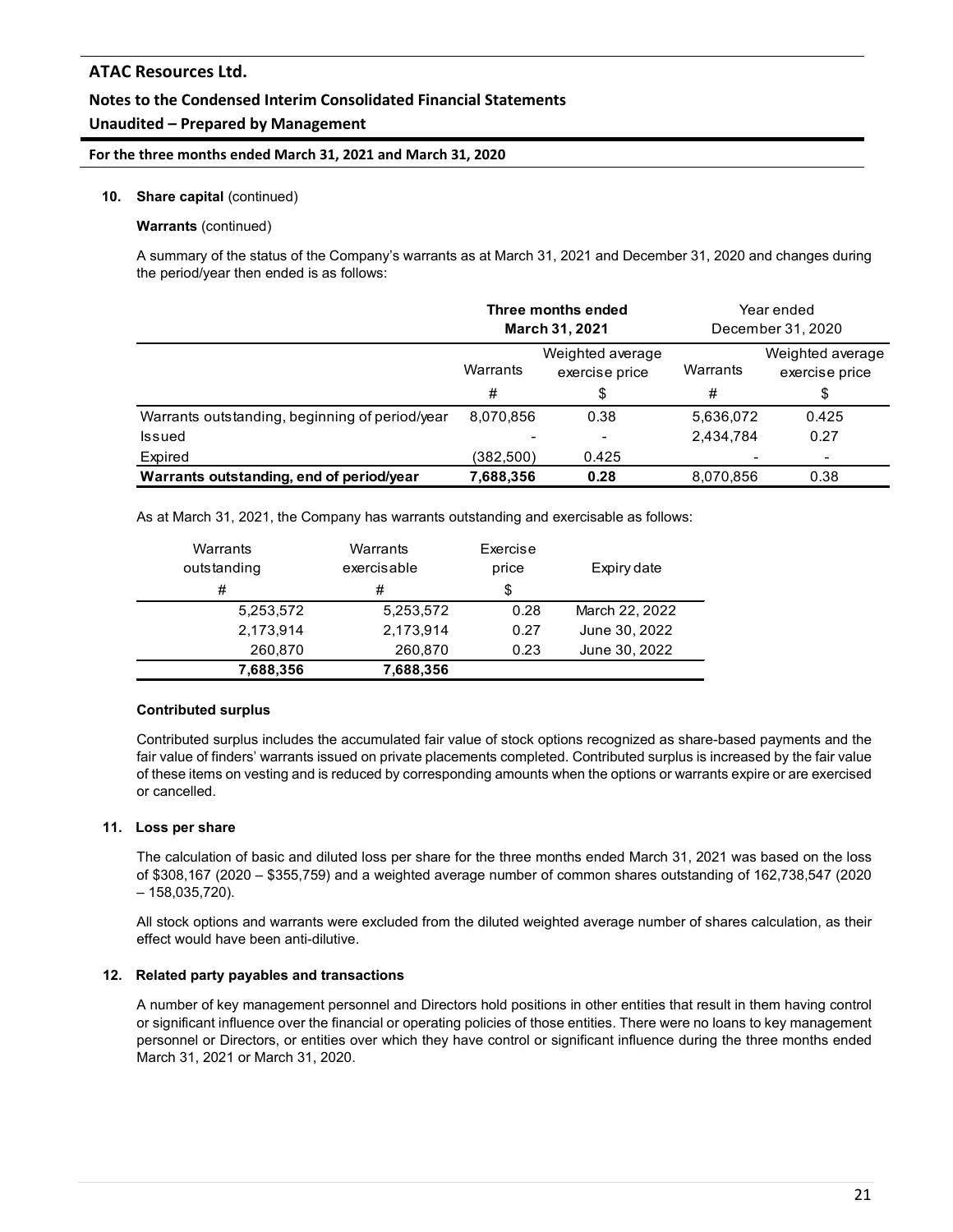# **For the three months ended March 31, 2021 and March 31, 2020**

### **12. Related party payables and transactions** (continued)

Graham Downs, the Company's President and CEO, receives a monthly salary and incentive stock options. Commencing May 2020, Andrew Carne and Adam Coulter, the Company's Vice-president of Corporate and Project Development and Vice-president of Exploration, respectively, receive monthly salaries and incentive stock options. No other key management personnel and Directors receive salaries, non-cash benefits (other than incentive stock options), or other remuneration directly from the Company, other than noted below, and there are no employment contracts with them that cannot be terminated without penalty on thirty days advance notice. Key management personnel and Directors participate in the Company's stock option plan.

During the three months ended March 31, 2021, no stock options were granted to key management personnel.

During the three months ended March 31, 2020, a total of 1,500,000 stock options were granted to key management personnel and Directors having a fair value on issue of \$181,320. The options granted are exercisable at \$0.22 until January 9, 2025 and vested over a one-year period ending January 9, 2021.

During the three months ended March 31, 2021, 1,150,000 management personnel and Director stock options (2020 – 950,000) having a fair value on issue of \$217,301 (2020 - \$420,093) expired unexercised.

During the three months ended March 31, 2021, no stock options were surrendered and cancelled.

During the three months ended March 31, 2020, 425,000 management personnel and Director stock options having a fair value on issue of \$112,690 were surrendered and cancelled.

The Company transacted with the following related parties:

- **(a)** Archer Cathro is a geological consulting firm that is a related party through its management contracts, which confer significant influence over operations. Charges are for property location, acquisition, exploration, management, accounting, office rent and administration.
- **(b)** Glenn Yeadon is a Director and the Company's Secretary. He controls Glenn R. Yeadon Personal Law Corporation ("Yeadon Law Corp."), which provides the Company with legal services.
- **(c)** Larry Donaldson is the Company's CFO. He is a principal of Donaldson Brohman Martin CPA Inc. ("DBM CPA"), a firm in which he has significant influence. DBM CPA provides the Company with accounting and tax services.
- **(d)** Douglas Goss is a Director and the Company's Chairman of the Board. He controls Douglas O. Goss Professional Corporation ("D. Goss Corporation"), which provides consulting services to the Company.
- **(e)** Ian Talbot is the Company's COO. He provides the Company with management services.
- **(f)** Robert Carne is a Company Director. He controls Carvest Holdings Ltd. ("Carvest"), which provides geological consulting services to the Company.
- **(g)** Graham Downs is the Company's President and CEO. He is paid a monthly salary for his services.
- **(h)** Bruce Kenway is a Company Director and Chairman of the Audit Committee. He is a partner in Kenway Mack Slusarchuk Stewart LLP ("Kenway Mack"), which provides advisory services to the Company.
- **(i)** Andrew Carne is the Company's Vice-president of Corporate and Project Development. He is paid a monthly salary for his services.
- **(j)** Adam Coulter is the Company's Vice-president of Exploration. He is paid a monthly salary for his services.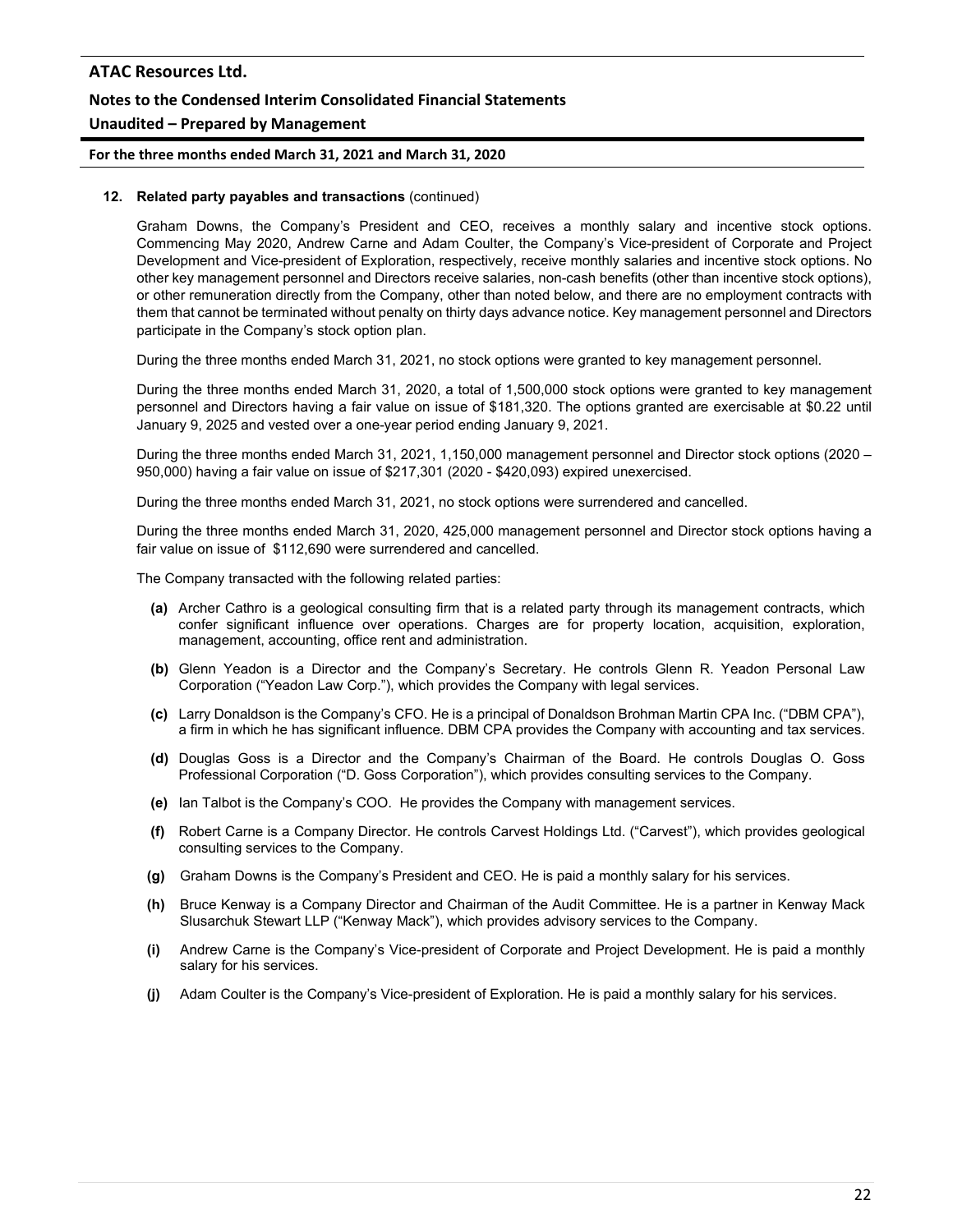### **Notes to the Condensed Interim Consolidated Financial Statements**

### **Unaudited – Prepared by Management**

**For the three months ended March 31, 2021 and March 31, 2020**

#### **12. Related party payables and transactions** (continued)

The aggregate value of transactions and outstanding balances with key management personnel and Directors and entities over which they have control or significant influence were as follows:

|                               | <b>Transactions</b><br>March 31,<br>2021<br>\$ | Transactions<br>3 months ended 3 months ended<br>March 31,<br>2020<br>\$ | <b>Balance</b><br>outstanding<br>March 31,<br>2021<br>\$ | <b>Balance</b><br>outstanding<br>December 31,<br>2020<br>\$ |
|-------------------------------|------------------------------------------------|--------------------------------------------------------------------------|----------------------------------------------------------|-------------------------------------------------------------|
| Archer, Cathro                |                                                |                                                                          |                                                          |                                                             |
| - geological services         | 20,536                                         | 126,378                                                                  | 983                                                      | 8,328                                                       |
| - office and administration   | 14,497                                         | 26,589                                                                   | 5,135                                                    | 8,611                                                       |
|                               | 35,033                                         | 152,967                                                                  | 6,118                                                    | 16,939                                                      |
| Carvest - geological services | 12,470                                         | 3,190                                                                    | 3,502                                                    |                                                             |
| Yeadon Law Corp.              | 16,176                                         | 17,625                                                                   | 23,594                                                   | 17,952                                                      |
| <b>DBMCPA</b>                 | 11,500                                         | 16.300                                                                   | 30,475                                                   | 18,000                                                      |
| D. Goss Corporation           | 10,500                                         | 8.750                                                                    |                                                          |                                                             |
| Graham Downs                  | 56,250                                         | 56,250                                                                   |                                                          |                                                             |
| lan Talbot                    | 10,500                                         | 10,500                                                                   |                                                          | 3,675                                                       |
| Kenway Mack                   | 3,000                                          | 2,800                                                                    |                                                          |                                                             |
| <b>Andrew Carne</b><br>(1)    | 30,000                                         |                                                                          | 9,930                                                    |                                                             |
| Adam Coulter<br>(2)           | 30,000                                         |                                                                          |                                                          |                                                             |
|                               | 215,429                                        | 268,382                                                                  | 73,619                                                   | 56,566                                                      |

(1) Transactions for the three months ended March 31, 2021 include \$16,951 (2020 - \$nil) in geological services.

(2) Transactions for the three months ended March 31, 2021 include \$24,315 (2020 - \$nil) in geological services.

All related party balances are unsecured and are due within thirty days without interest.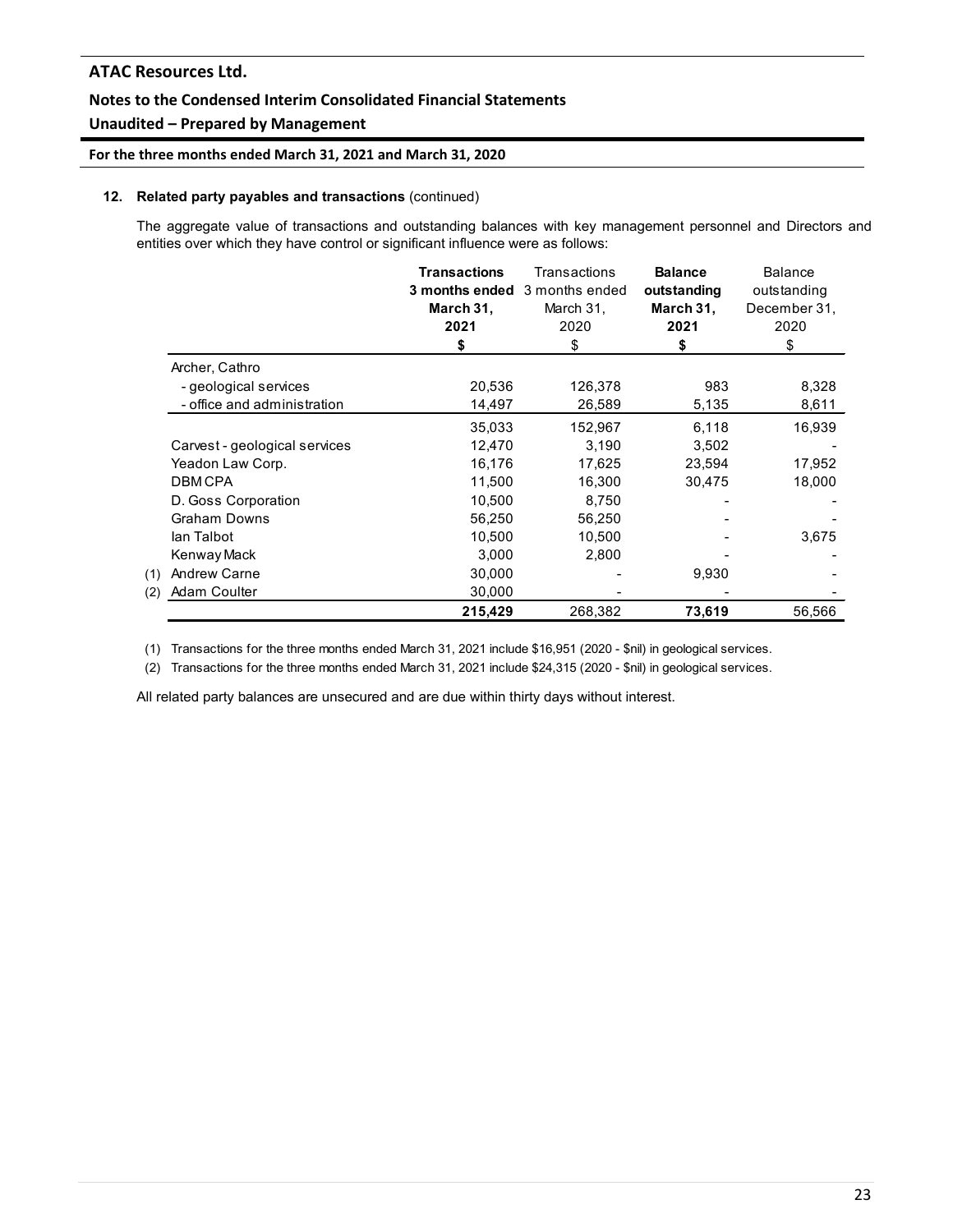### **Notes to the Condensed Interim Consolidated Financial Statements**

### **Unaudited – Prepared by Management**

#### **For the three months ended March 31, 2021 and March 31, 2020**

#### **12. Related party payables and transactions** (continued)

The transactions with the key management personnel and Directors are included in operating expenses as follows:

- **(a)** Consulting fees
	- Includes the consulting fees of Director, Douglas Goss, charged to the Company by D. Goss Corporation.
	- Includes the advisory services of Director, Bruce Kenway, charged to the Company by Kenway Mack.
- **(b)** Management, administration and corporate development fees
	- Includes the services of Company's COO, Ian Talbot.
	- Includes charges by Archer Cathro for administrative personnel.
- **(c)** Office rent
	- Charged by Archer Cathro.
- **(d)** Professional fees
	- Includes the legal services of the Company's Secretary, Glenn Yeadon, charged to the Company by Yeadon Law Corporation.
	- Includes the accounting and tax services of Company's CFO, Larry Donaldson, charged to the Company by DBM CPA.
- **(e)** Property examination costs
	- Includes an allocation of salaries paid to Andrew Carne and Adam Coulter.
	- Includes consulting fees charged by a Director of the Company, Robert Carne, charged to the Company by Carvest.
- **(f)** Salaries and benefits
	- Includes the salaries of the Company's President and CEO, Graham Downs, as well as an allocation of salaries paid to Andrew Carne and Adam Coulter.

#### **13. Income Taxes**

Income tax recovery for the three months ended March 31, 2021 and March 31, 2020 varies from the amount that would be computed from applying the combined federal and provincial income tax rate to loss before income taxes as follows:

|                                                                     | March 31,  | March 31,  |
|---------------------------------------------------------------------|------------|------------|
|                                                                     | 2021       | 2020       |
|                                                                     | \$         | \$         |
| Loss before income taxes                                            | (308, 167) | (420, 036) |
| Statutory Canadian corporate tax rate                               | 27.0%      | 27.0%      |
| Anticipated income tax recovery                                     | 83.205     | 113.410    |
| Change in tax resulting from:                                       |            |            |
| Unrecognized items for tax purposes and other                       | (6,803)    | (55,060)   |
| Tax benefits to be renounced/renounced on flow-through expenditures |            | (27, 891)  |
| Flow-through premium liability reduction                            |            | 33,818     |
| Change in unrecognized deductible temporary differences             | (76,402)   |            |
| Net deferred income tax recovery                                    |            | 64.277     |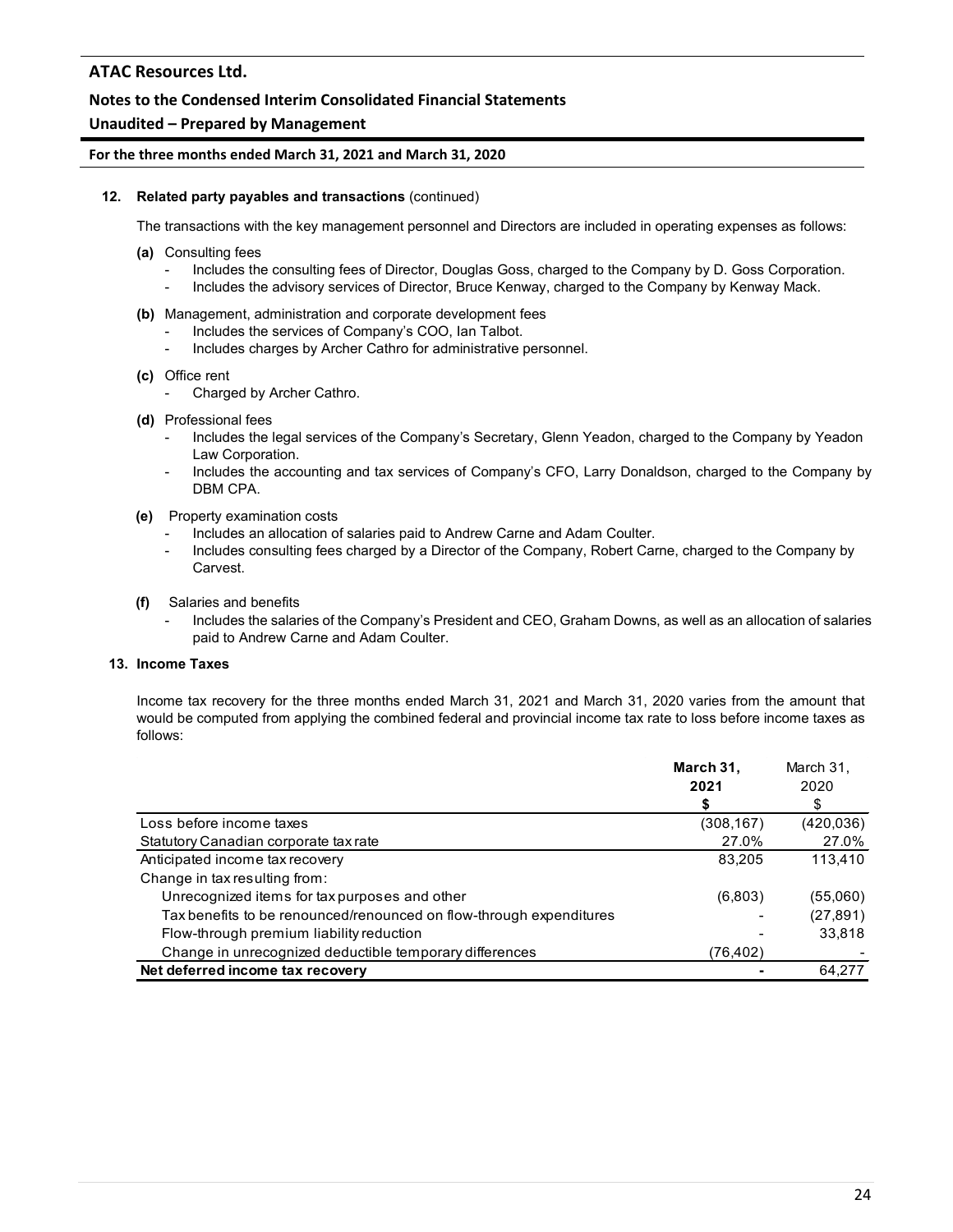**For the three months ended March 31, 2021 and March 31, 2020**

#### **13. Income Taxes** (continued)

The significant components of the Company's unrecognized deferred income tax assets are as follows:

|                                            | March 31,    | December 31, |
|--------------------------------------------|--------------|--------------|
|                                            | 2021         | 2020         |
|                                            |              | S            |
| Unrealized losses on marketable securities | 242,512      | 240,216      |
| Mineral property interests                 | 9,970,203    | 9,964,584    |
| Equipment                                  | 15.120       | 12.960       |
| Unclaimed investment tax credits           | 860.606      | 860,606      |
| Non-capital loss carry forwards            | 3,885,938    | 3,811,621    |
| Capital loss carry forwards                | 44,369       | 44,369       |
| Share issue costs                          | 70.430       | 78.420       |
| Tax benefits unrecognized                  | (15,089,178) | (15,012,776) |
| Net deferred income tax asset (liability)  |              |              |

As at March 31, 2021, the Company has non-capital loss carry forwards of approximately \$14,392,000 (December 31, 2020 - \$14,117,000) of which \$7,000 will expire in 2028, \$471,000 in 2029, \$1,175,000 in 2030, \$1,666,000 in 2031 and \$11,073,000 thereafter.

As at March 31, 2021, the Company has unused capital losses of approximately \$329,000 (December 31, 2020 - \$329,000), which have no expiry date and can only be used to reduce future income from capital gains.

As at March 31, 2021, the Company has unclaimed resource and other deductions of approximately \$38,005,000 (December 31, 2020 - \$37,700,000), which may be deducted against future taxable income.

As at March 31, 2021, there are share issue costs totaling approximately \$261,000 (December 31, 2020 - \$290,000), which have not been claimed for income tax purposes.

As at March 31, 2021, the Company has unused investment tax credits totaling approximately \$1,179,000 (December 31, 2020 - \$1,179,000), which have not been claimed for income tax purposes. Of the credits, \$958,000 will expire in 2032 and \$221,000 in 2033.

Income tax attributes are subject to review, and potential adjustments, by tax authorities.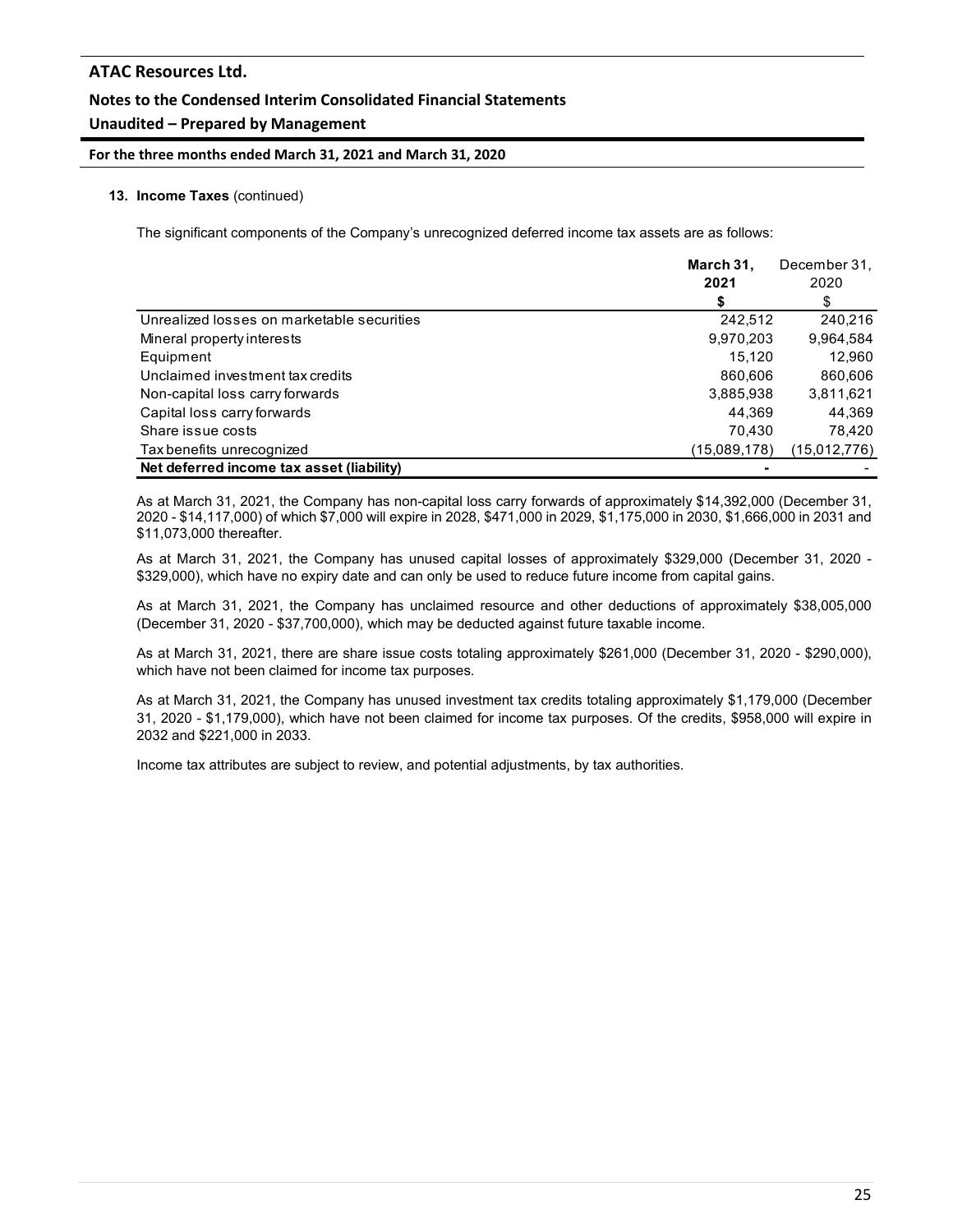### **Notes to the Condensed Interim Consolidated Financial Statements**

### **Unaudited – Prepared by Management**

#### **For the three months ended March 31, 2021 and March 31, 2020**

#### **14. Supplemental cash flow information**

Changes in non-cash operating working capital during the three months ended March 31, 2021 and March 31, 2020 were comprised of the following:

|                                          | March 31, | March 31, |  |
|------------------------------------------|-----------|-----------|--|
|                                          | 2021      | 2020      |  |
|                                          |           |           |  |
| Receivables and prepayments              | (11, 164) | 12.766    |  |
| Accounts payable and accrued liabilities | (25, 854) | (43, 145) |  |
| Accounts payable to related parties      | 15.160    | 14.420    |  |
| Net change                               | (21, 858) | (15,959)  |  |

The Company incurred non-cash investing activities during the three months ended March 31, 2021 and March 31, 2020 as follows:

|                                                                | March 31,<br>2021 | March 31.<br>2020 |
|----------------------------------------------------------------|-------------------|-------------------|
| Non-cash investing activities:                                 |                   |                   |
| Equipment additions included in related party payables         | 9.238             |                   |
| Deferred exploration expenditures included in accounts payable |                   |                   |
| and related party payables                                     | 18.093            | 54,834            |
|                                                                | 27.331            | 54,834            |

During the three months ended March 31, 2021 and March 31, 2020, there were no non-cash financing activities.

During the three months ended March 31, 2021 and March 31, 2020 no amounts were paid for interest or income tax expenses.

#### **15. Financial risk management**

#### **Capital management**

The Company is a junior exploration company and considers items included in shareholders' equity as capital. The Company has no debt and does not expect to enter into debt financing. The Company manages its capital structure and makes adjustments to it in light of changes in economic conditions and the risk characteristics of underlying assets. In order to maintain or adjust its capital structure, the Company may issue new shares, purchase shares for cancellation pursuant to normal course issuer bids or make special distributions to shareholders. The Company is not subject to any externally imposed capital requirements and does not presently utilize any quantitative measures to monitor its capital. The Company's capital structure as at March 31, 2021 is comprised of shareholders' equity of \$7,002,994 (December 31, 2020 - \$7,294,464).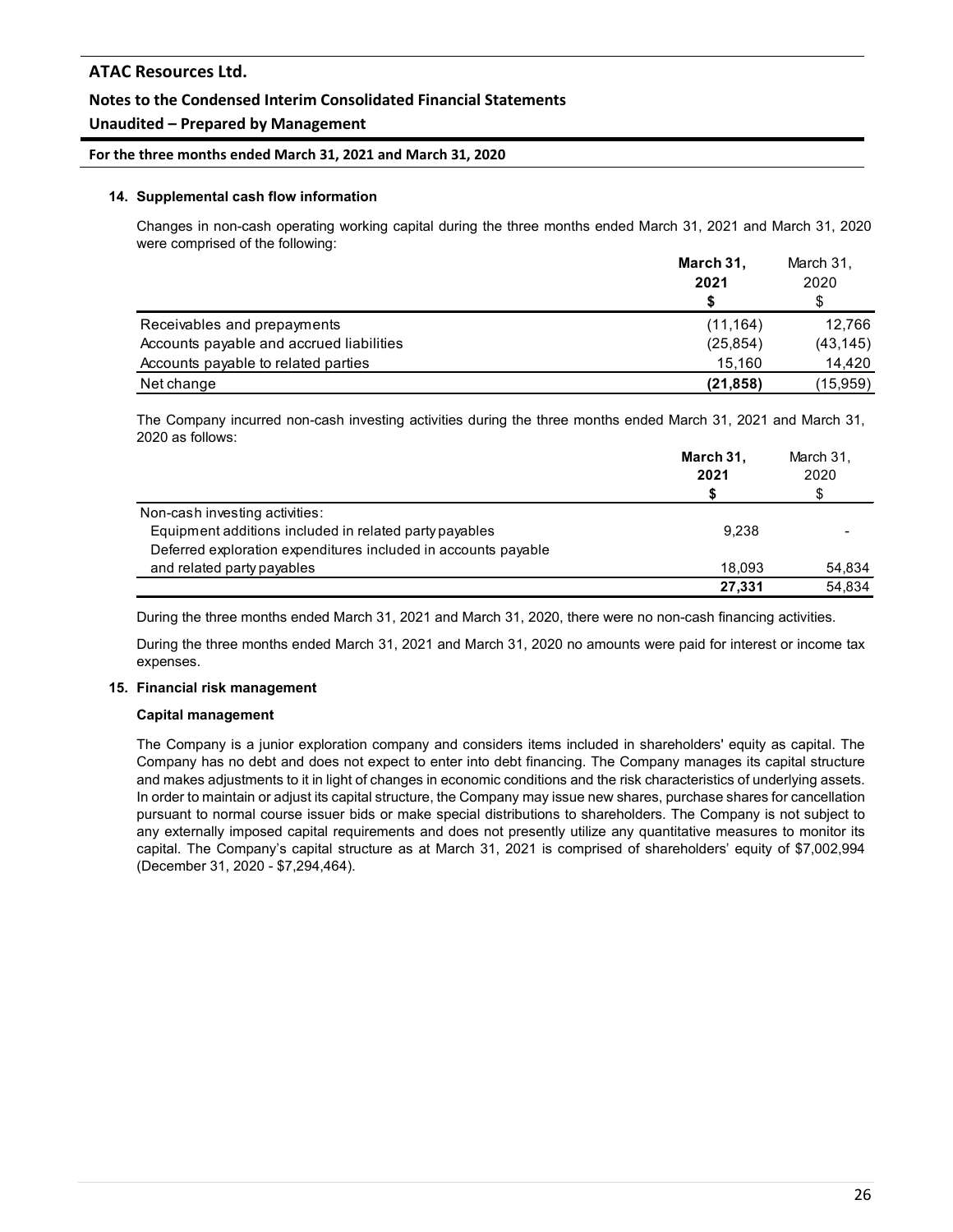### **For the three months ended March 31, 2021 and March 31, 2020**

#### **15. Financial risk management** (continued)

#### **Capital management** (continued)

The Company currently has no source of revenues. In order to fund future projects and pay for administrative costs, the Company will spend its existing working capital and raise additional funds as needed. The Company's ability to continue as a going concern on a long-term basis and realize its assets and discharge its liabilities in the normal course of business rather than through a process of forced liquidation is primarily dependent upon its ability to sell or option its mineral properties and its ability to borrow or raise additional funds from equity markets.

#### **Financial instruments - fair value**

The Company's financial instruments consist of cash and cash equivalents, marketable securities, reclamation deposit, accounts payable and accrued liabilities, and accounts payable to related parties.

The carrying value of accounts payable and accrued liabilities, and accounts payable to related parties approximates their fair value because of the short-term nature of these instruments.

Financial instruments measured at fair value on the consolidated statements of financial position are summarized into the following fair value hierarchy levels:

- Level 1: quoted prices (unadjusted) in active markets for identical assets or liabilities.
- Level 2: inputs other than quoted prices included within Level 1 that are observable for the asset or liability, either directly (i.e. as prices) or indirectly (i.e. derived from prices).
- Level 3: inputs for the asset or liability that are not based on observable market data (unobservable inputs).

|                           | Level 1   | Level <sub>2</sub> | Level 3 | Total     |
|---------------------------|-----------|--------------------|---------|-----------|
|                           | \$.       | \$                 |         | S.        |
| March 31, 2021            |           |                    |         |           |
| Cash and cash equivalents | 5,331,856 |                    |         | 5,331,856 |
| Marketable securities     | 401,342   | 2,610              |         | 403,952   |
| Reclamation deposit       | 126,099   |                    |         | 126,099   |
|                           | 5,859,297 | 2,610              |         | 5,861,907 |
| December 31, 2020         |           |                    |         |           |
| Cash and cash equivalents | 5,901,360 |                    |         | 5,901,360 |
| Marketable securities     | 411,114   | 9.843              |         | 420.957   |
| Reclamation deposit       | 125,744   |                    |         | 125,744   |
|                           | 6.438.218 | 9.843              |         | 6.448.061 |

#### **Financial instruments - risk**

The Company's financial instruments can be exposed to certain financial risks, including credit risk, interest rate risk, liquidity risk and market and currency risk.

#### **(a) Credit risk**

The Company is exposed to credit risk by holding cash and cash equivalents. This risk is minimized by holding the funds in Canadian banks and credit unions or with Canadian governments. The Company has minimal receivables exposure as its refundable credits are due from the Canadian Government.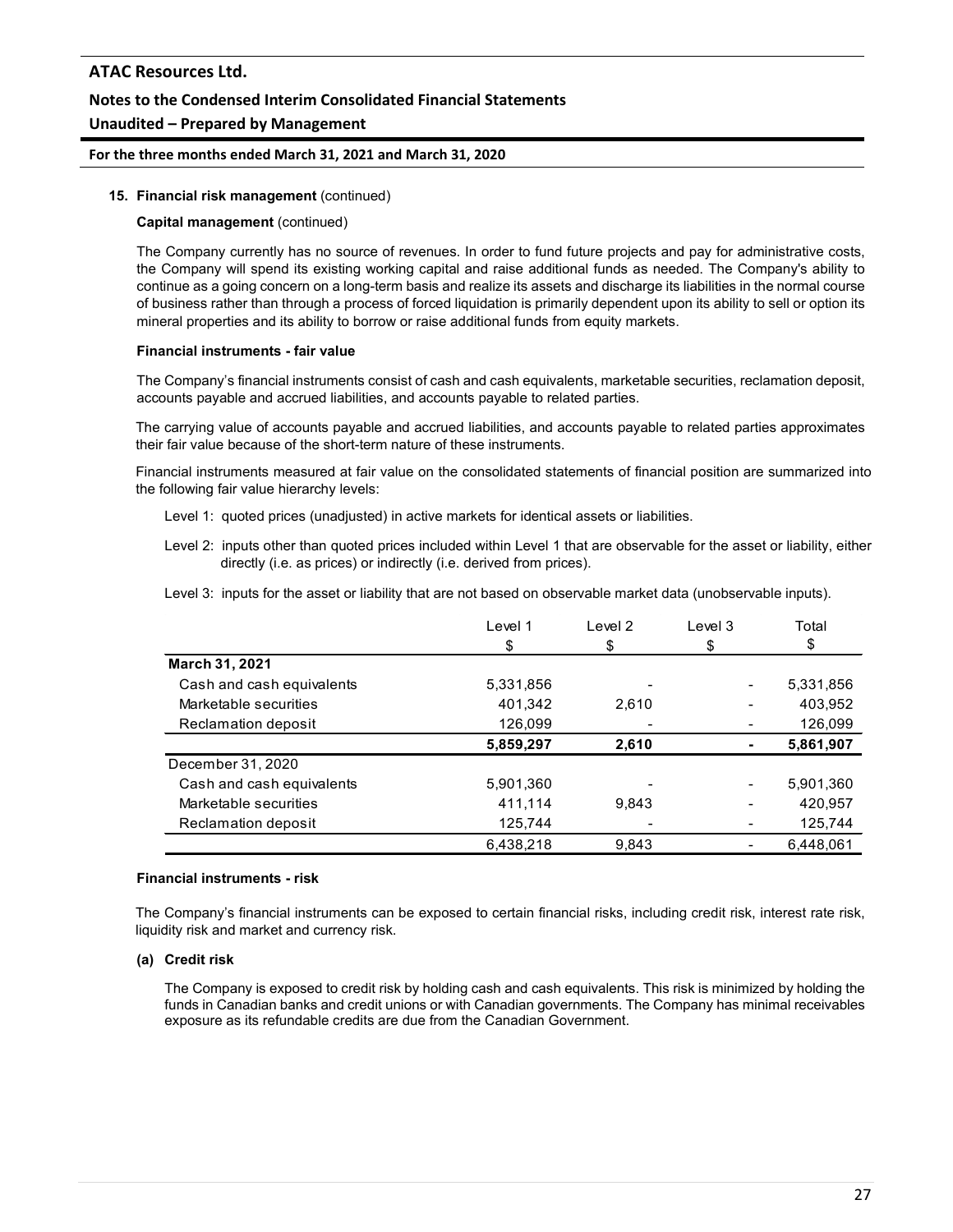### **Notes to the Condensed Interim Consolidated Financial Statements**

### **Unaudited – Prepared by Management**

#### **For the three months ended March 31, 2021 and March 31, 2020**

#### **15. Financial risk management** (continued)

#### **Financial instruments – risk** (continued)

#### **(b) Interest rate risk**

The Company is exposed to interest rate risk because of fluctuating interest rates. Fluctuations in market rates do not have a significant impact on the Company's operations due to the short term to maturity and no penalty cashable feature of its cash equivalents. For the three months ended March 31, 2021, every 1% fluctuation in interest rates up or down would have impacted loss for the period, up or down, by approximately \$10,000 (2020 - \$23,000) before income taxes.

#### **(c) Liquidity risk**

Liquidity risk is the risk that the Company is unable to meet its financial obligations as they come due. The Company manages this risk by careful management of its working capital to ensure its expenditures will not exceed available resources.

#### **(d) Market risk**

The Company is exposed to market risk because of the fluctuating values of its publicly traded marketable securities. The Company has no control over these fluctuations and does not hedge its investments. Based on the March 31, 2021 value of marketable securities every 10% increase or decrease in the share prices of these companies would have impacted loss for the period, up or down, by approximately \$40,000 (2020 - \$15,000) before income taxes.

#### **(e) Currency risk**

The Company is exposed to currency risk because it holds funds and receivables in United States Dollars ("USD"), which, because of fluctuating exchange rates can create gains or losses at the time the funds are converted to Canadian dollars. The Company has no control over these fluctuations and does not hedge its foreign currency holdings. Based on its March 31, 2021 USD holdings, every 5% increase or decrease in the exchange rate would have had an insignificant impact on profit or loss before income taxes.

#### **16. Commitments**

On June 30, 2020, the Company completed a private placement of flow-through units for gross proceeds of \$1,000,000. The Company was required to spend the funds on qualified exploration programs no later than December 31, 2021. The expenditures and available income tax benefits were renounced to the flow-through shareholders effective December 31, 2020. As of December 31, 2020, all of the funds had been spent.

In July 2020, the Canadian Government provided relief with respect to COVID-19 by providing companies with an additional 12 months in which they can spend eligible flow-through expenditures and provided interest relief on unspent funds.

A summary of the Company's flow-through premium liability as at March 31, 2021 and December 31, 2020 and changes during the period/year then ended is as follows:

|                                                     | March 31,<br>2021        | December 31.<br>2020     |
|-----------------------------------------------------|--------------------------|--------------------------|
|                                                     |                          |                          |
|                                                     |                          |                          |
| Balance, beginning of period/year                   | $\overline{\phantom{a}}$ | 136.852                  |
| Addition - June 30, 2020 private placement          | $\overline{\phantom{0}}$ | 21.739                   |
| Reduction - pro rata based on eligible expenditures | $\overline{\phantom{a}}$ | (158,591)                |
| Balance, end of period/year                         |                          | $\overline{\phantom{0}}$ |